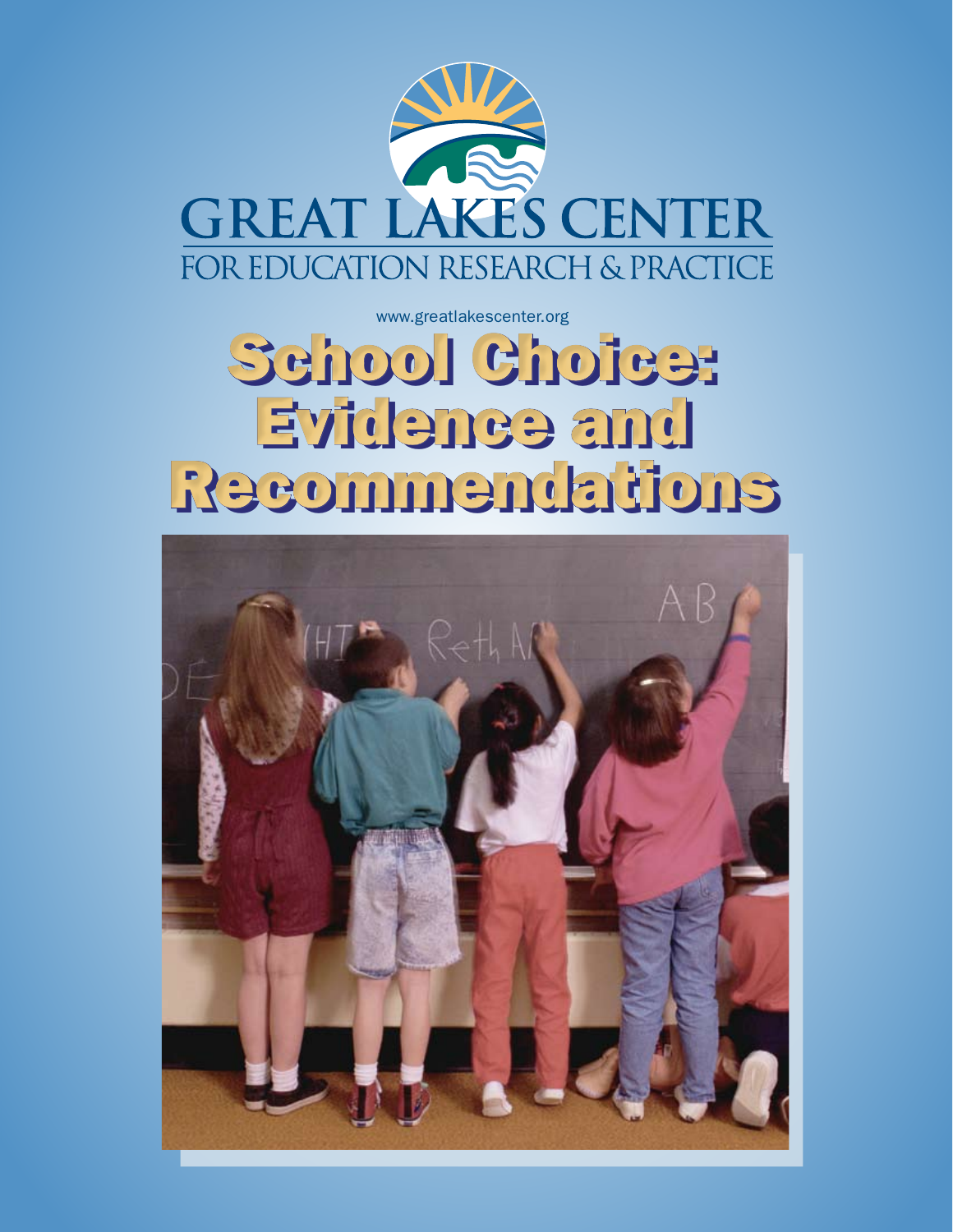

**Roslyn Arlin Mickelson, Ph.D. Martha Bottia, M.A. Stephanie Southworth, M.A** 

**University of North Carolina at Charlotte** 

**The Great Lakes Center for Education Research & Practice**  PO Box 1263 East Lansing, MI 48826 Phone: (517) 203-2940 Email: greatlakescenter@greatlakescenter.org Web Site: http://www.greatlakescenter.org

**March 2008**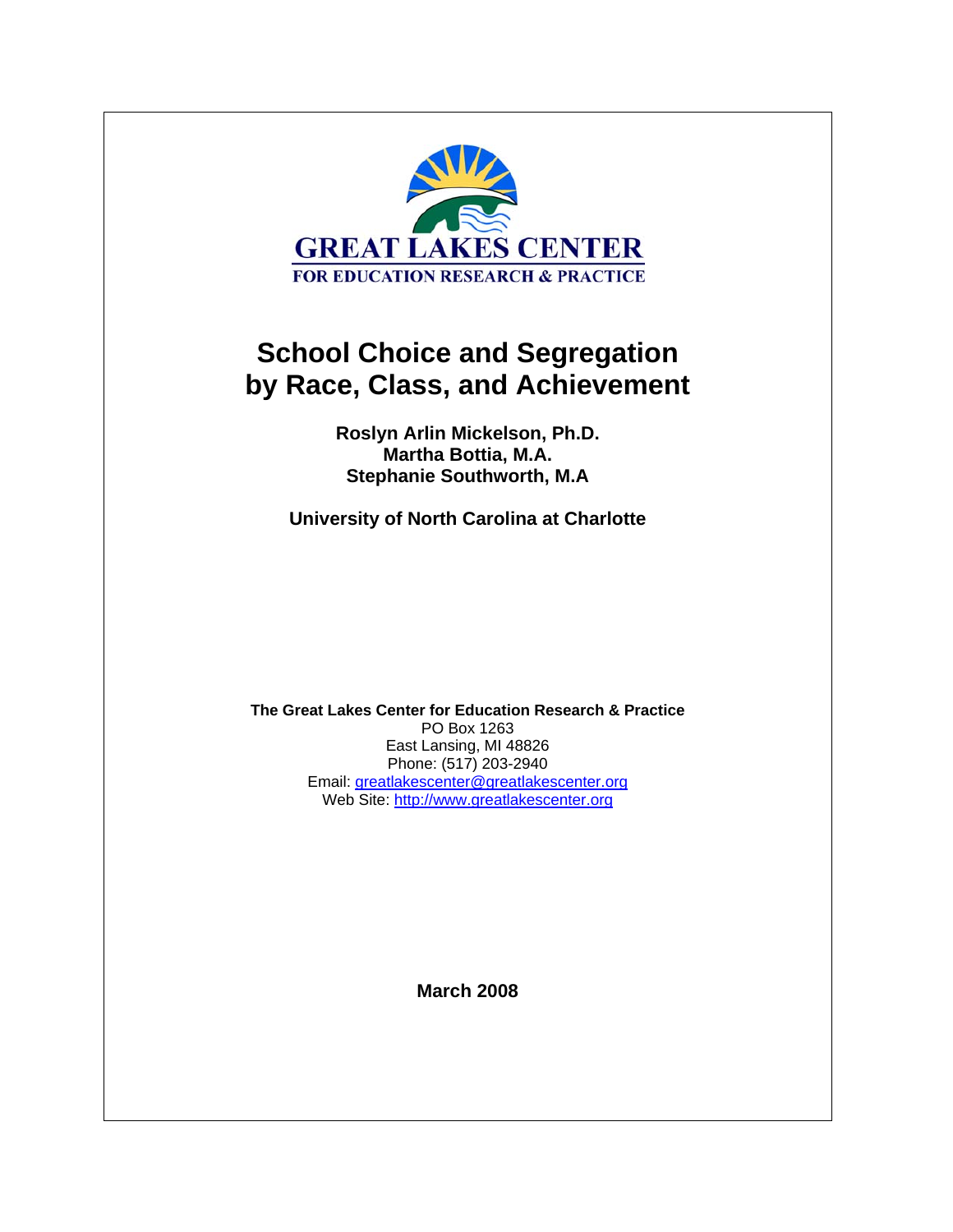Roslyn Arlin Mickelson, Ph.D. Martha Bottia, M.A. Stephanie Southworth, M.A.

# *Executive Summary*

This chapter summarizes the empirical literature on the growth in school choice options, the increasing diversity of the school-aged population, and the segregation of America's schools by race, socioeconomic status, and student ability. Research findings suggest choice schools and programs are as segregated, and in some instances, more segregated by race and socioeconomic status (SES) than the other schools in their local community. Moreover, many forms of choice also segregate students by ability and achievement levels. The ways that school choice options are designed and implemented result in very little desegregation. The exceptions to this generalization are intradistrict full magnet programs that operate under conditions of controlled choice, interdistrict desegregation plans, and some secular private schools.

The reasons that most choice options are segregated by race, SES, and in some cases by ability, are complex. Four principal reasons emerged from the research findings, however: (1) many choice programs are designed to provide education to selective student populations, such as the gifted or special-needs students; (2) choice programs formally and informally allow schools to select students, thereby including some youth while excluding others; (3) there is a scarcity of interdistrict choice options that could capture the diversity in larger metropolitan communities; and (4) parents exhibit preferences for schools with student bodies similar to their own demographic backgrounds.

The preponderance of social science research indicates that students who participate in almost all forms of choice attend schools that are segregated but this need not be the case. If policy makers are interested in promoting choice schools that are diverse, they can design programs that support and encourage integrated schools.

Policymakers can restructure existing choice plans and design new ones that create genuine and realistic opportunities for diverse education. To that end, it is recommended that policymakers:

• Redesign current choice policies to ensure diversity.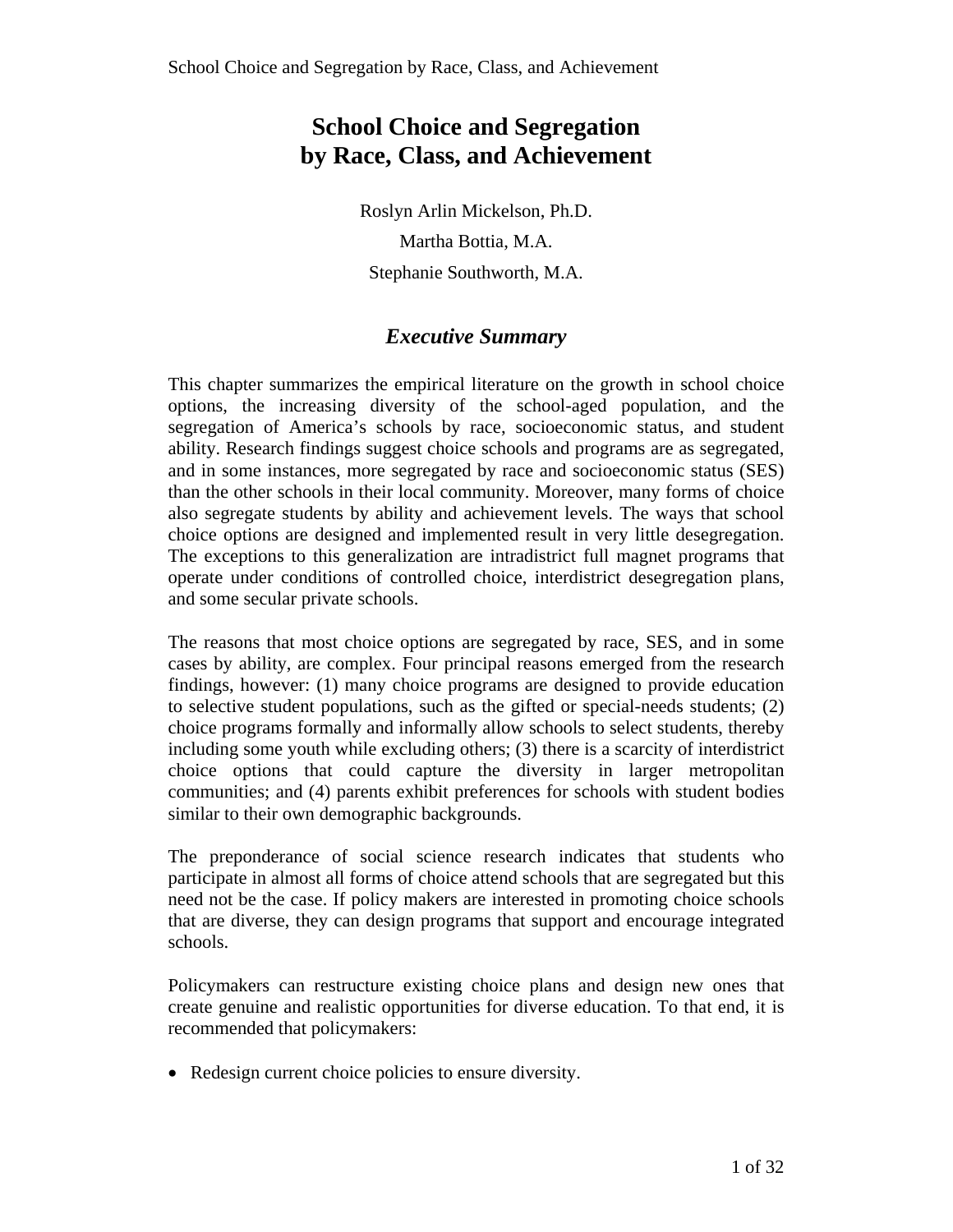- Provide more transportation to students and information about diversity and choice options to parents.
- Increase and enforce accountability among choice schools.
- Redesign public/private sector relationships to ensure diversity.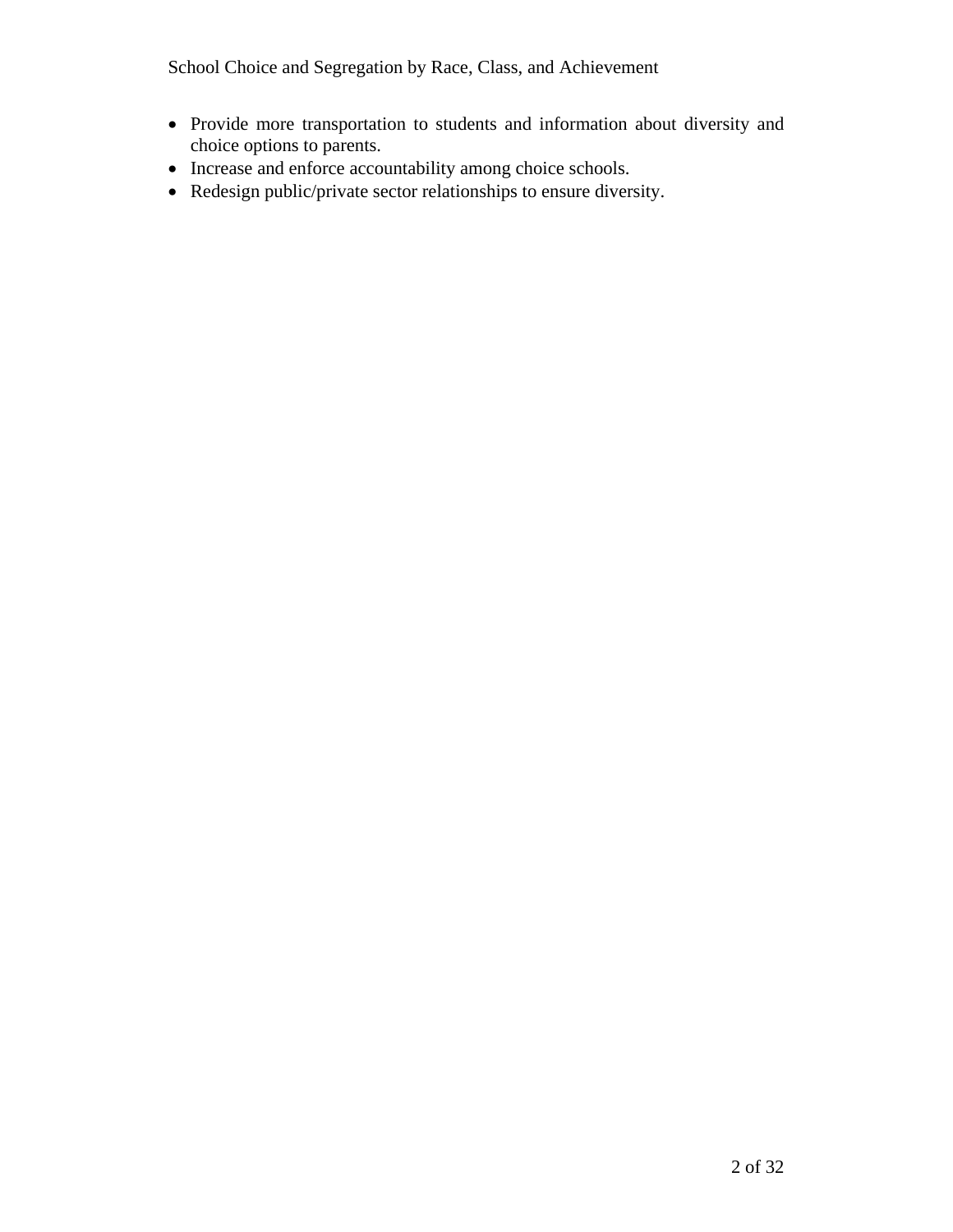Roslyn Arlin Mickelson, Ph.D. Martha Bottia, M.A. Stephanie Southworth, M.A

# *Introduction and Overview*

In the past two decades a range of school choice forms have become viable educational options for students in all 50 states and the District of Columbia. School choice is a complex, politically charged, imprecise concept that subsumes a vast array of practices across both the public and private education sectors. The various forms of public school choice include intradistrict magnets, a limited number of interdistrict options, charters, and public voucher programs. Private schools, private voucher programs, and home schooling comprise private sector choice options. Since the 1980s school choice has become more popular with local, state, and federal policymakers who look to market principles for restructuring education. Choice also has appeal to parents and educators frustrated with the slow pace of school improvement in many low-performing urban schools, and to those whose ideologies maintain markets can provide more efficient education than the state.<sup>1</sup> Choice advocates expect that implementation of various forms of choice will trigger broad-based gains in academic achievement and greater equity, both in the choice schools and their host school systems. $2$ 

Efforts to reform education through market principles have been circulating for decades.3 Market principles involve competition, choice, deregulation, accountability, and the individual pursuit of rational self-interest. Various choice options, along with efforts to privatize educational services and school management, reflect ideologies that seek to diminish the role of the state in public and private domains, to reassess the distinctions between private and public realms, and to advance market forces in the provision of essential social services including education. In theory, school choice will empower parents to match the needs of their children with an array of educational options, thereby maximizing the quality of their child's education. Deregulation and competition will foster innovation and reform among choice and non-choice schools, and market forces ultimately will eliminate schools that do not provide the high quality education that parents demand.

Choice advocates gained important allies during the presidencies of Ronald Reagan and George H.W. Bush as the executive branch of the federal government renewed its focus on the shortcomings of public education.4 Chubb and Moe's influential 1990 book *Politics Markets, and America's Schools*<sup>5</sup>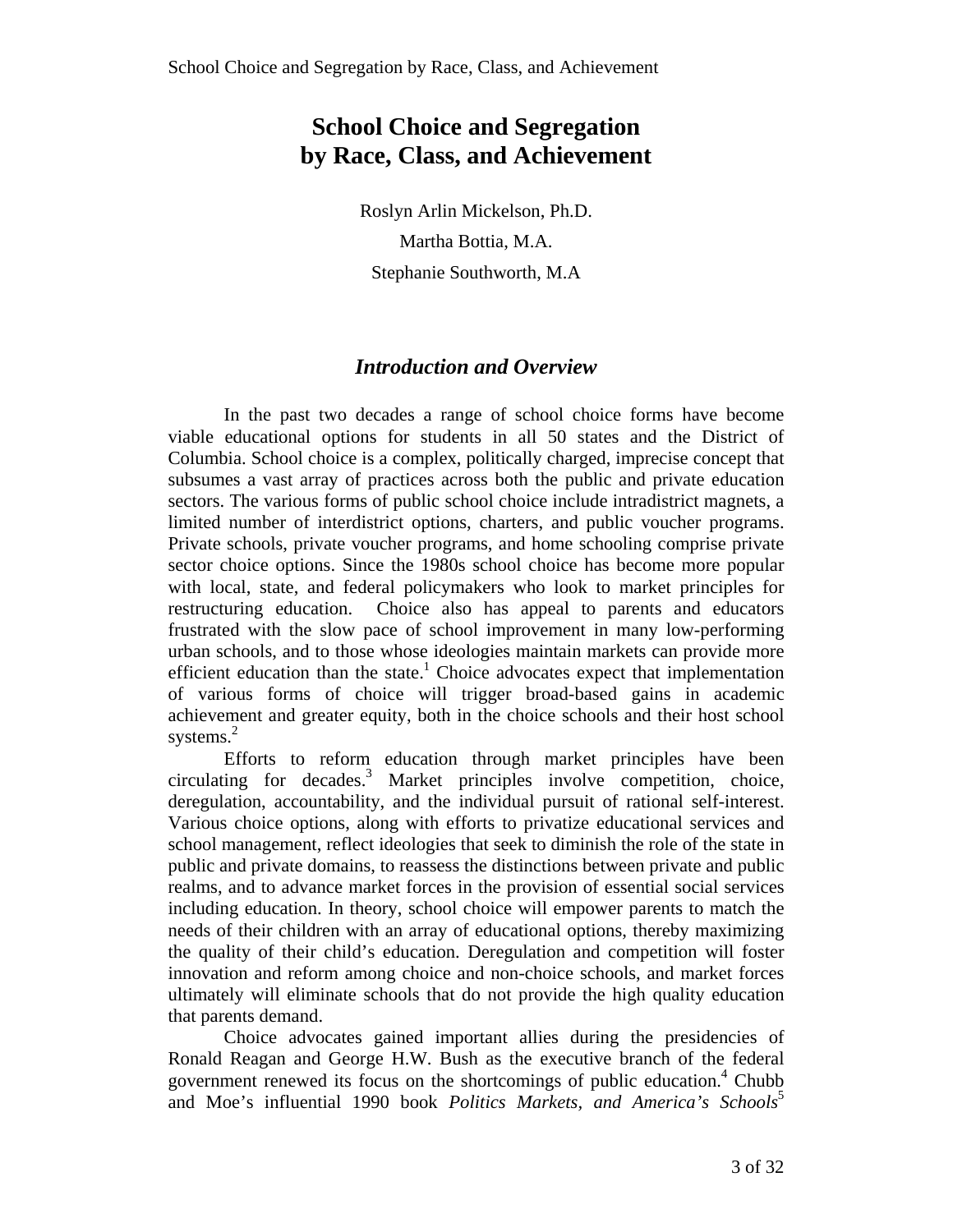brought additional attention and mainstream policy legitimacy to claims that school choice could be the "silver bullet" for school improvement.

As market-inspired school reforms gained momentum among conservative policymakers in federal and state governments, the continuing crisis in urban education, despite decades of compensatory education programs and desegregation efforts, led many parents of low-income students of color to consider choice reforms as an alterative strategy for improving their children's educational opportunities. For example, choice in the form of vouchers gained traction in Milwaukee, home of the nation's first public voucher plan, through an alliance between ascendant political conservatives and powerful black Milwaukee legislators, who together made common cause with parents frustrated over the failing Milwaukee Public Schools.<sup>6</sup>

#### **Choice, Desegregation, and Segregation**

Integrated schooling is rooted in the concept of equality of educational opportunity. However, school choice has not always fostered integration or educational equity; in fact, the practice has notorious roots in the historic desegregation struggles that followed the 1955 *Brown II* decision.7 After the Supreme Court ordered school districts to end de jure segregation with all deliberate speed, in lieu of dismantling their dual systems Southern school districts devised "freedom of choice" plans that ostensibly allowed black and white students to attend any school of their choice. In practice, freedom of choice plans were a conscious strategy of resistance to desegregation.<sup>8</sup> These choice plans did nothing to desegregate public education because only a handful of blacks enrolled in white schools, while no whites enrolled in black schools. Eventually the Supreme Court ruled that freedom of choice plans by themselves were not sufficient to achieve integration, and it approved other means, such as busing. $9$ 

Decades later various forms of public school choice were reintroduced as reforms specifically designed to voluntarily desegregate public schools. Magnets designed as desegregation tools employed "controlled choice" pupil assignment plans that considered how an applicant's race contributed to the magnet school's racial balance.<sup>10</sup> Today, controlled choice pupil assignment plans continue to be used in both mandatory and voluntary desegregation plans.

In 2007, however, the Supreme Court held voluntary desegregation plans in Seattle and Louisville were unconstitutional. The Seattle and Louisville decision left many school leaders and citizens confused about the future use of race in school assignments. Although a majority of the Justices recognized the importance of diversity and avoiding racial isolation in K-12 public schools, the Court struck down particular aspects of the Seattle and Louisville student assignment plans because they relied too heavily upon only an individual applicant's race as an admission criterion.<sup>11</sup> While the Court placed limits on the ability of school districts to take account of race, it did not—as is sometimes reported—rule out any and all consideration of race in student assignment. In fact, a majority of Justices explicitly left the window open for school districts to take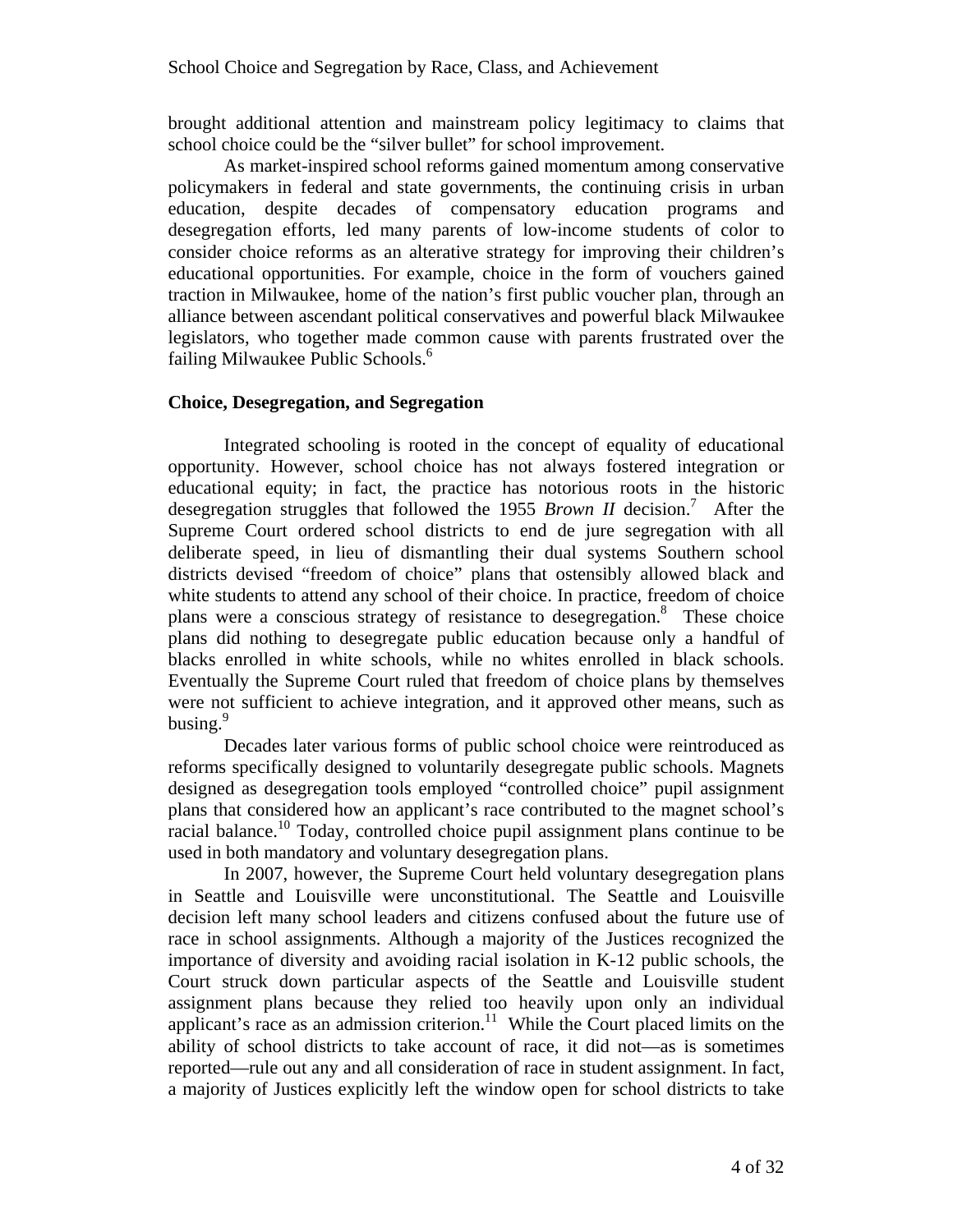race-conscious measures to promote diversity and avoid racial isolation in schools, $^{12}$  and even invited educators and citizens to collaborate creatively to design diverse schools. Justice Kennedy's opinion also endorsed specific strategies, including choice option like magnets and interdistrict plans.

The justices' affirmation of the centrality of diversity to educational equity and excellence aligns with social and behavioral science research that shows the demographic composition of schools is strongly related to the opportunities to learn within them.<sup>13</sup> Research indicates that socioeconomic status, racial backgrounds, and achievement levels of other students in a school are factors strongly associated with that school's academic climate and the material differences in learning opportunities within it—especially students' access to qualified, licensed, and experienced teachers—which, in turn, affect the levels of equity and excellence in the school. Specifically, the preponderance of the evidence shows that racially and ethnically diverse schools and schools without concentrated poverty can be optimal learning environments for students from all ethnic backgrounds, socioeconomic levels, and academic potentials.<sup>14</sup> Diverse schools foster academic achievement, break the intergenerational transmission of racial misunderstanding and hostility, and prepare students for citizenship and work in a pluralistic democratic society that is part of a globalizing economy.<sup>15</sup> However, research suggests diverse schools can be resegregated by ability grouping and tracking. The benefits from integrated schools are weakened when ability grouping and tracking deny students the opportunity to learn in diverse classrooms.<sup>16</sup>

Two trends related to the issues above are now clearly in evidence: school choice and its various options are becoming widespread and America's schools are resegregating. Racial isolation levels, in fact, are rising to the levels of the  $1970s$ <sup>17</sup> These concurrent trends raise an important question: are school choice options promoting diversity, or are they instead contributing to segregation?

#### **Definitions and Methods**

The widespread growth of school choice and the length of time that many forms have operated are now sufficient to permit empirical examinations of the relationships between choice and various dimensions of diversity within and among schools, including race, SES, achievement, and ability composition.. The present study uses this literature to investigate if the design and implementation of various choice options promote diversity or segregation in choice schools themselves and among the other schools in their communities. It is worth noting that the choice literature remains rife with methodological, measurement, and epistemological debates that reflect the intensely political and ideological nature of school choice policy.<sup>18</sup>

Race is the first focus of this brief. Contemporary racial and ethnic categories are socially constructed, historically contingent, and fluid.<sup>19</sup> Nevertheless, this research utilizes the conventional categories of American Indian, Asian, black, Latino, and white to refer to the major racial and ethnic groups, even though these designations cannot capture the dynamic aspects of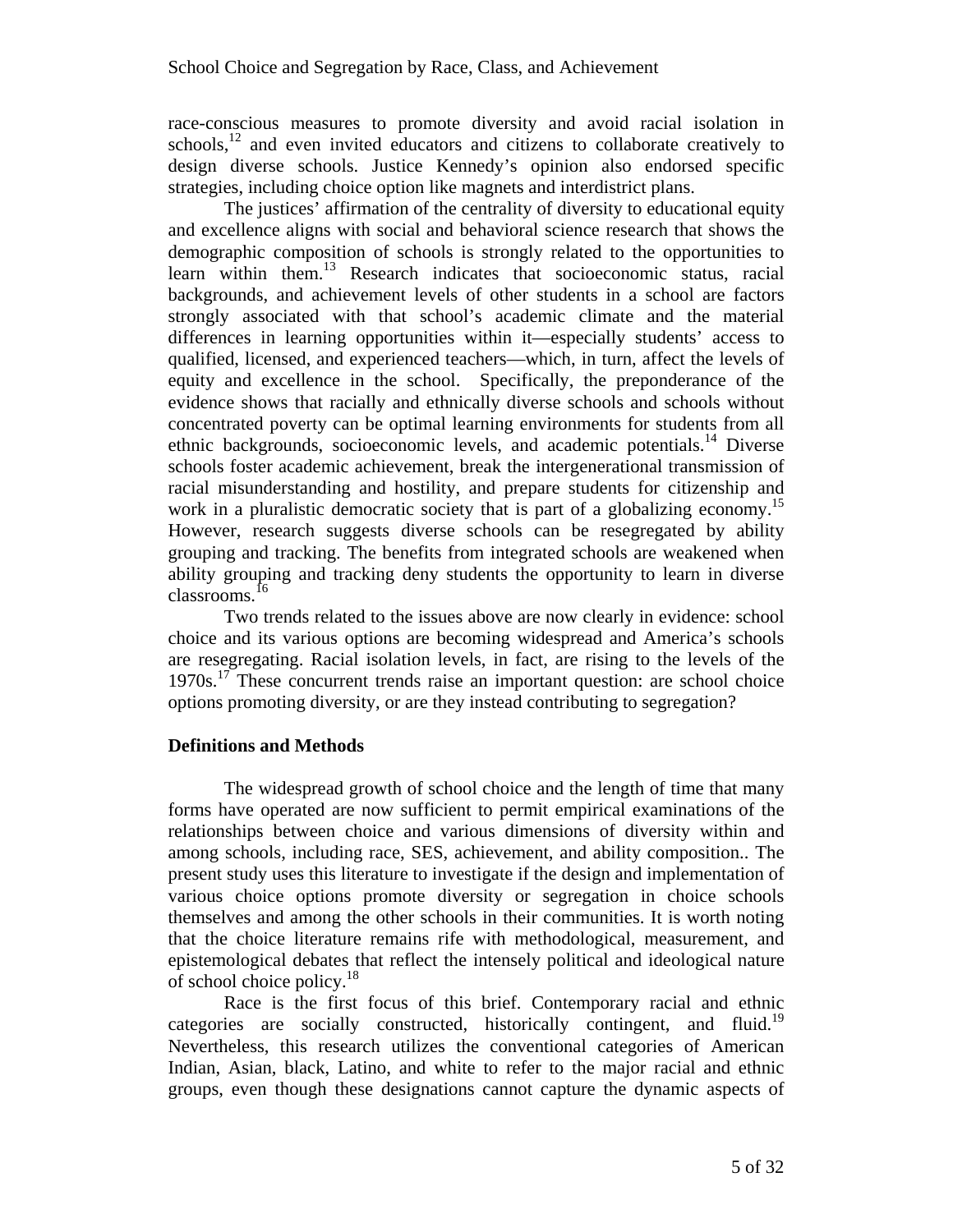America's demography or the ethnic variations within each major racial group. These variations include multiracial designations, identities that are increasingly embraced by younger people wishing to claim all aspects of their heritage.

The second focus of the brief, socioeconomic status (SES), reflects a family's location into the social stratification hierarchy. Researchers often use free or reduced-price lunch status or parental educational attainment to indicate SES. Race and SES are highly correlated because people of color are disproportionately poor. The intersection of race and SES is especially relevant to how particular forms of choice affect school segregation, because many choice options are designed to target low-income children.

Most schools organize instruction by ability groups or academic tracks,  $20$ the third focus of this brief. Although ability and achievement are related constructs, achievement refers to the performance of students, while ability captures whether a student has certain identified intellectual gifts or learning disabilities that entitles him or her to special education services. Certain choice options are designed to target students with disabilities or those who are gifted, again illustrating how the design of a choice option may contribute to the demographic composition of a school.

This brief summarizes the authors' survey and synthesis of existing research on how forms of school choice affect diversity in school composition both within choice schools and in the host community's non-choice public schools. The synthesis includes published journal articles, books, chapters in collections, and unpublished reports from scholars and a variety of research institutions including the federal government.<sup>21</sup> The breadth of the literatures on magnets, interdistrict plans, vouchers, charters, private schools, and home schooling allows for a report only on major trends, rather than more nuanced findings. Whenever possible, findings from state and national studies are included; case studies are discussed if they illustrate a general point, or in some instances, if they are the only studies available on a particular topic.

The remainder of this report is organized into three sections. The first section addresses how school choice forms may or may not promote segregation by race and socioeconomic status. The second section examines whether various forms of school choice foster segregation by ability or achievement. The final section summarizes the findings and offers policy recommendations.

# *Segregation by Race and Socioeconomic Status*

#### **History and Background**

As school choice reforms grew in popularity during the 1990s, the population of American students became more racially and ethnically diverse. During the last two decades, America's schools have resegregated by race and socioeconomic status. The resegregation of American schools is a reversal of a trend toward greater desegregation that peaked at the end of the 1980s. At present, resegregation is growing in Southern and Border states that were once largely desegregated. In the Northeast, Midwest, and West—regions that experienced less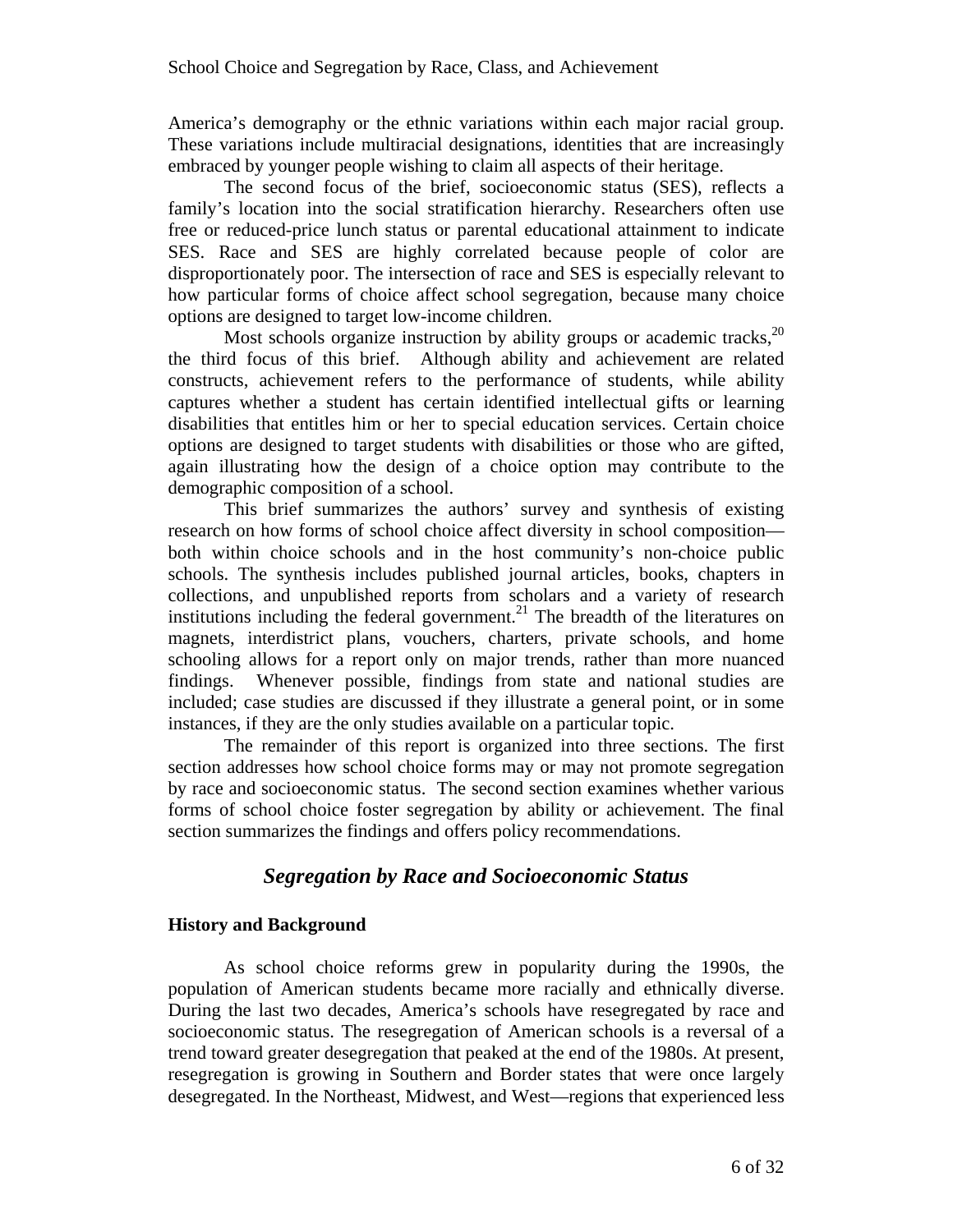desegregation—segregation is taking on an ethnic complexity not seen before as the nation becomes increasingly multiracial. $^{22}$ 

Asian students constitute the most integrated ethnic group while whites are the most racially isolated. Whites typically attend schools where only one out of five students comes from other racial groups. Roughly three-fourths of black and Latino students attend racially isolated minority schools. A majority of racially isolated black and Latino neighborhood schools are also schools of concentrated poverty. A school's SES composition is strongly predictive of its students' academic achievement. Racially isolated schools with high concentrations of poor students have very high drop-out rates and very low achievement scores.<sup>23</sup>

Many factors contribute to the resegregation of America's schools. For one, as the relative size of the white population declines, students of color have fewer interracial contacts. Changing residential patterns—the spatial footprint of race and SES inequality—also contribute to resegregation. Federal court decisions and school district policies also contribute to resegregation. For example, in the 1990s, a series of Supreme Court decisions ending mandatory desegregation allowed many school districts to return to racially segregated neighborhoodschool based assignment plans.<sup>24</sup>

Given the concurrence of resegregation with the increasing popularity of school choice, it becomes important to ask to what extent school choice may also be contributing to segregation by race and social class. The following sections examine this question.

#### **Choice Options and Segregation by Race and Socioeconomic Status**

Magnet schools offer families a range of curricular and instructional options within a school system (intradistrict choice) and in rare instances, across school boundaries (interdistrict choice). About 3% of all public school students in the United States attend magnet schools, which are found in more than half of the states.<sup>25</sup> Common intradistrict magnet options are specialized schools (full magnets) or programs within schools (partial magnets). Magnets are characterized by their curricular themes (such as science and art) or pedagogic emphases (such as discovery learning) that are intended to appeal to students across ethnic and SES boundaries. Specialized magnet schools may employ selective admissions requirements (such as test scores or artistic performance). The designs of magnet schools are central to whether they promote diversity or contribute to resegregation by race and SES. Many magnets were designed to voluntarily desegregate schools through "controlled choice." Race-neutral intradistrict choice plans permit families to choose any school in the district and less often have diverse student bodies.

It is possible for a magnet to attract a diverse student body yet have an internal organization that produces second-generation segregation.<sup>26</sup> For instance, a diverse magnet school can be internally segregated by race, SES and achievement if it is a partial magnet or it uses academic tracking or ability grouping.<sup>27</sup> Schools with partial magnets or dual magnets (a school with two distinct magnet themes) can be quite diverse in terms of their overall SES, race,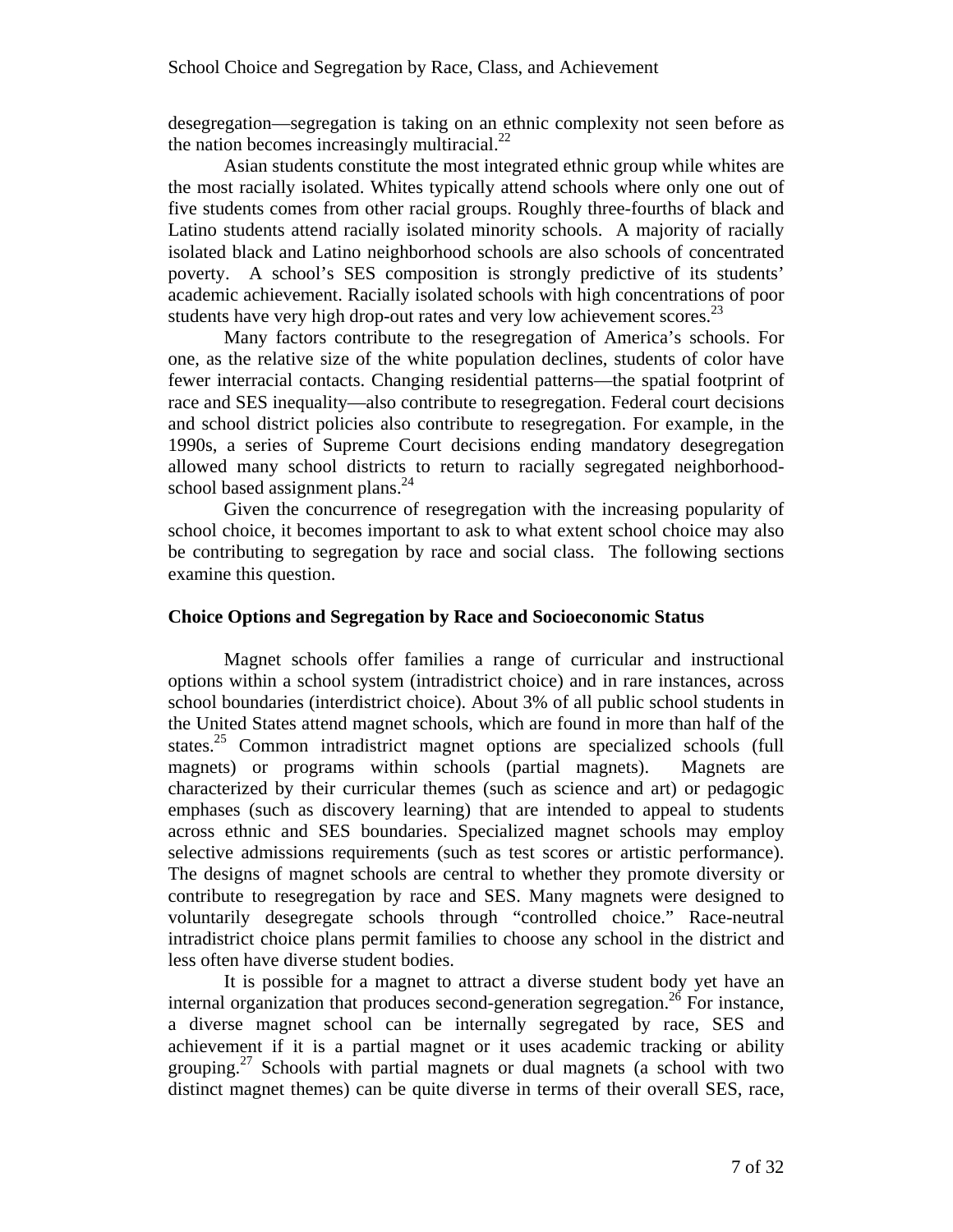and achievement composition. However, the student population in the partial magnet can be strikingly different from the rest of the school.  $^{28}$ 

The most common forms of interdistrict choice plans are interdistrict open enrollment and interdistrict desegregation plans.<sup>29</sup> Interdistrict open enrollment plans allow students to transfer between school districts. Because they are guided by competitive market forces, interdistrict open enrollment policies are not designed specifically to address the needs of students in failing urban schools. Instead, the policies are intended to provide families with educational choices and to encourage competition among districts as a means of stimulating school improvement. In 2003, 487,000 students were enrolled in open enrollment plans permitted by 42 states and Puerto Rico. By 2007, almost all states had interdistrict open enrollment policies and almost half of all school districts (46%) accepted students from other districts. However, many suburban districts refuse to accept transfer students from urban school systems.

Interdistrict—or metropolitan—desegregation plans have enabled students to cross over existing school district boundary lines for the purpose of voluntary race, ethnic, and socioeconomic school desegregation. These equity-inspired plans were designed to remedy past race and class inequalities in educational opportunities. Interdistrict desegregation plans allow suburban students to attend schools, typically magnets, in urban areas and urban residents to attend schools in suburban districts. Interdistrict desegregation plans have been implemented in St. Louis, Hartford (Conn.), East Palo Alto (Calif.), Boston, Indianapolis, Milwaukee, Rochester (N.Y.), and Minneapolis. Several plans (most notably St. Louis) grew out of federal mandates, while other plans originated in state court responses to desegregation or fiscal equity lawsuits. The Boston and Rochester plans were initiated through state and community efforts to avoid litigation. The eight plans provided transportation, incentives for receiving districts, and outreach for recruitment. The plans tended to be small, with between 500 and 10,000 student participants. Their enrollments have diminished over the last decades due to waning legal and political support for interdistrict school desegregation.

Charter schools are another public choice option shaped by their enabling statutes. Since 1990, 40 states, the District of Columbia, and Puerto Rico have enacted charter school legislation. Jurisdictions with the greatest proportion of public school students in charter schools are the District of Columbia, with 22.4%, and Arizona, with 8.4%. The racial and SES composition of charters is affected both by legislation, which varies from state to state, $30$  and by local and state demographics.<sup>31</sup> Varying legislation<sup>32</sup> leads to charters with diverse missions, pedagogical styles, and informal admission practices, all of which affect the schools' levels of diversity or segregation.

More than 80% of the charter schools have a theme or curricular focus such as math and science or the arts; students' academic needs (gifted and talented, special education); instructional approaches (Montessori, experimental learning), or ethnic themes (Afrocentrism). Pre-existing schools may be converted to charters, as is happening in Washington, D.C., where the Catholic archdiocese recently announced it will convert seven Catholic elementary schools into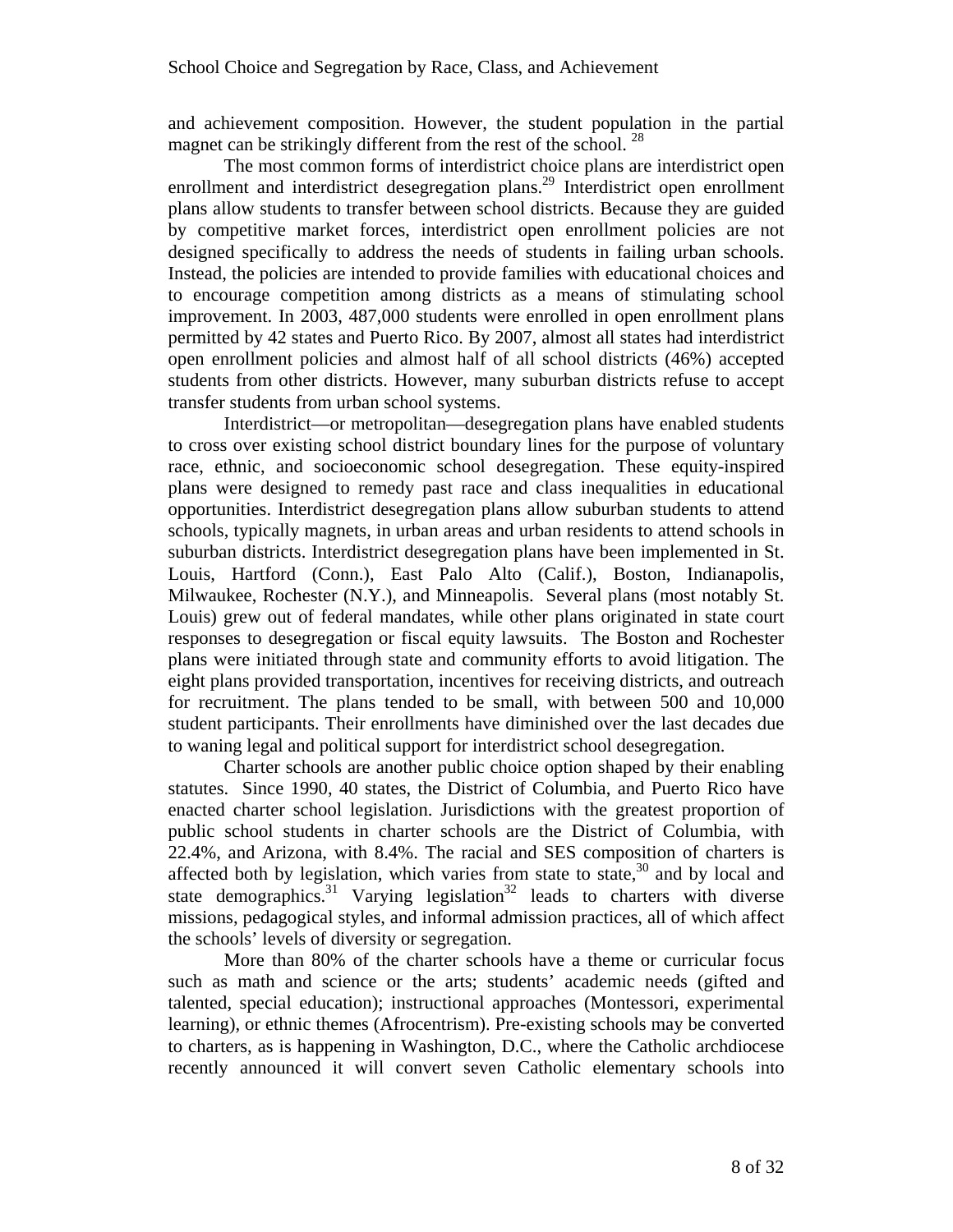charters.33 And, 18 states permit Internet-based cyber charters, which blend home schooling with an Internet-based "virtual" school.<sup>34</sup>

Voucher programs are a limited and controversial form of public school choice. Voucher programs are not designed to promote school diversity by race, SES, or ability. Most public vouchers are targeted at low-income students in urban schools, those attending failing schools, or students with disabilities. In 2007, publicly funded voucher programs existed in Arizona, Florida, Maine, Ohio, Utah, Vermont, Wisconsin, and the District of Columbia, the first federally funded voucher system.<sup>35</sup> As of 2002, there were 78 privately funded voucher programs open to low-income recipients in 38 states and the District of Columbia.36 Because of the paucity of information about privately funded programs, this brief focuses on publicly funded vouchers.

 District-level public voucher programs for low-income students exist in Cleveland, Milwaukee, and Washington, DC. Milwaukee's program is the largest, serving 17,410 students in 2007.<sup>37</sup> In theory, vouchers can be used to gain entrance into any receptive private or public school; in practice, most vouchers recipients attend religious private schools.38 The Supreme Court held in *Zelman*  (2002) that public funds for vouchers could be used to pay for private education in parochial schools.<sup>39</sup>

Several statewide public voucher programs are also in place. Maine and Vermont provide vouchers to rural high school students whose communities have no secondary schools. Arizona, Florida, Ohio, and Utah offer special education voucher programs or vouchers for students in low-performing schools. Florida offers vouchers to low-income students.40 In November, 2007, Utah voters defeated an expanded plan for a universal program that would have provided all students with tuition vouchers to attend a sectarian or secular private school of their choice. $41$ 

As of 2003, about 10% of all students in the US attended private schools. Secular private schools are less racially segregated than public schools because they draw their students from a broad geographic area. However, almost 80% of private school students attend religious schools where levels of racial segregation are quite high. $42$  In Catholic and other religious private schools, the levels of segregation are often equal or greater than the levels in nearby public schools. Forty-eight percent of private schools are Catholic, another 28% are other religious—primarily conservative Christian denominations—and the remaining  $24\%$  of private schools are secular.<sup>43</sup> Elite, secular private schools also tend to be segregated by SES.

Home schooling is a rapidly growing diverse practice that ranges from highly formal and structured to informal, child-centered, and flexible approaches to curricula and instruction.<sup>44</sup> While parents instruct their children in core subjects in their homes, they often join with other home schoolers in their communities for field trips to concerts and museums, foreign language instruction, organized sports, music and dance lessons, and social activities. Home schooling has become a social movement—a collective project with a history, well-developed social networks, and organizational and material supports.<sup>45</sup> Roughly 20% of those who practice home-based education draw upon the resources of local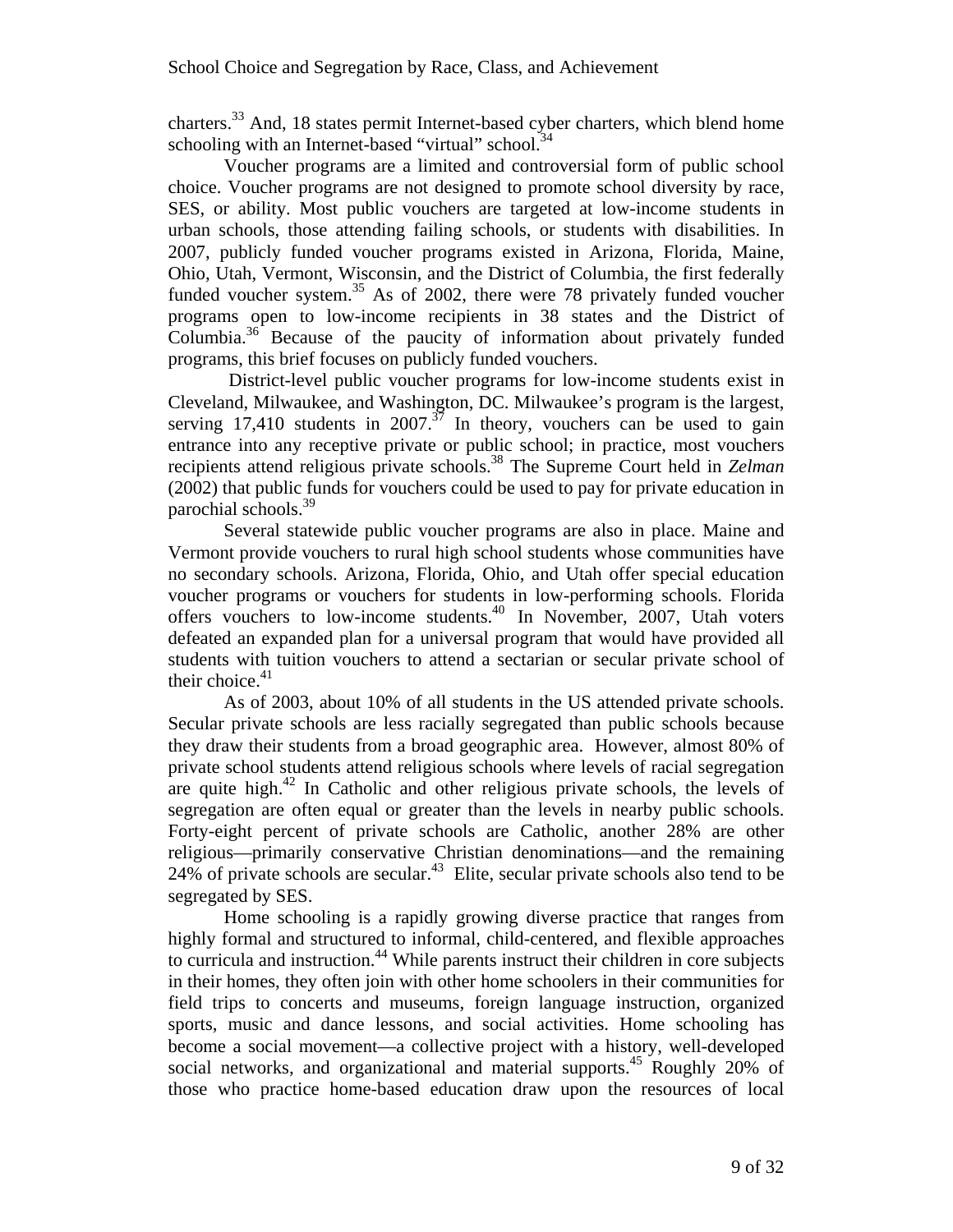schools or virtual charter schools as a supplement. Importantly, a number of home-schooled students attend schools for long periods of their childhoods.<sup>46</sup> For example, during 2007 Senator John Edwards and his wife home schooled their two younger children while he campaigned for the Democratic Party presidential nomination.

There are growing numbers of on-line and virtual schools available for home schoolers. Roberts reports there are more than 30 virtual schools representing both Christian and secular perspectives.47 Virtual schools often blur the line between charter and home schooling. Several states have on-line charter schools that cater to home schoolers. Some states accept out-of-state students who pay tuition, thereby allowing students from one state to be "home schooled" in another state.<sup>48</sup>

#### **Race and SES Enrollment Patterns in Choice Schools**

Because many choice schools seek to serve a particular population, their designs influence their demographics. Charter school students are more likely to be black or Latino and less likely to be white or Asian than those who attend regular public schools.49 In almost every state, the average black charter school student attended school with a higher percentage of black students and a lower percentage of white students than her noncharter counterpart. Although whites are less likely to attend charters than minority students, due to the disproportionately high enrollment of minority students in charter schools, white charter schools students are likely to go to school with more non-white students than whites who attend regular public schools. An exception tends to be charters devoted to gifted education, which are disproportionately white.

Ethnic self-segregation is evident among many charter school populations. These trends are not due to white flight from charters, but to white, black, Native American, and Latino parents who choose schools based more on their racial composition than on the relative academic quality of the charter school. Parents often seek charter schools with a majority of students from their own race, schools that often have lower test scores than the school their children exit.<sup>50</sup>

Racial segregation is also evident in voucher programs. In Florida the percentage of black voucher recipients was much higher than the percentage of blacks in the overall state population. A majority of students in voucher programs in Milwaukee, Cleveland, and Washington, D.C., are black.<sup>51</sup> Hanauer reported that 53% of voucher recipients in Cleveland were black, compared with 71% of public school students.<sup>52</sup> In contrast, rural voucher recipients in Vermont and Maine, states with very small minority populations, are overwhelmingly white.

Approximately three-fourths of private school children are white, 9% are black, another 9% are Hispanic, 5% are Asian/Pacific Islander, and 1% is American Indian or Alaskan Native. Asians and white students are twice as likely to enroll in private school as are blacks and Latinos, who despite being Catholic, have become less likely to enroll in private schools, including Catholic schools, in recent years. Private school enrollment rates are higher among middle-class and affluent families than poor families. One in four private schools serves wealthy,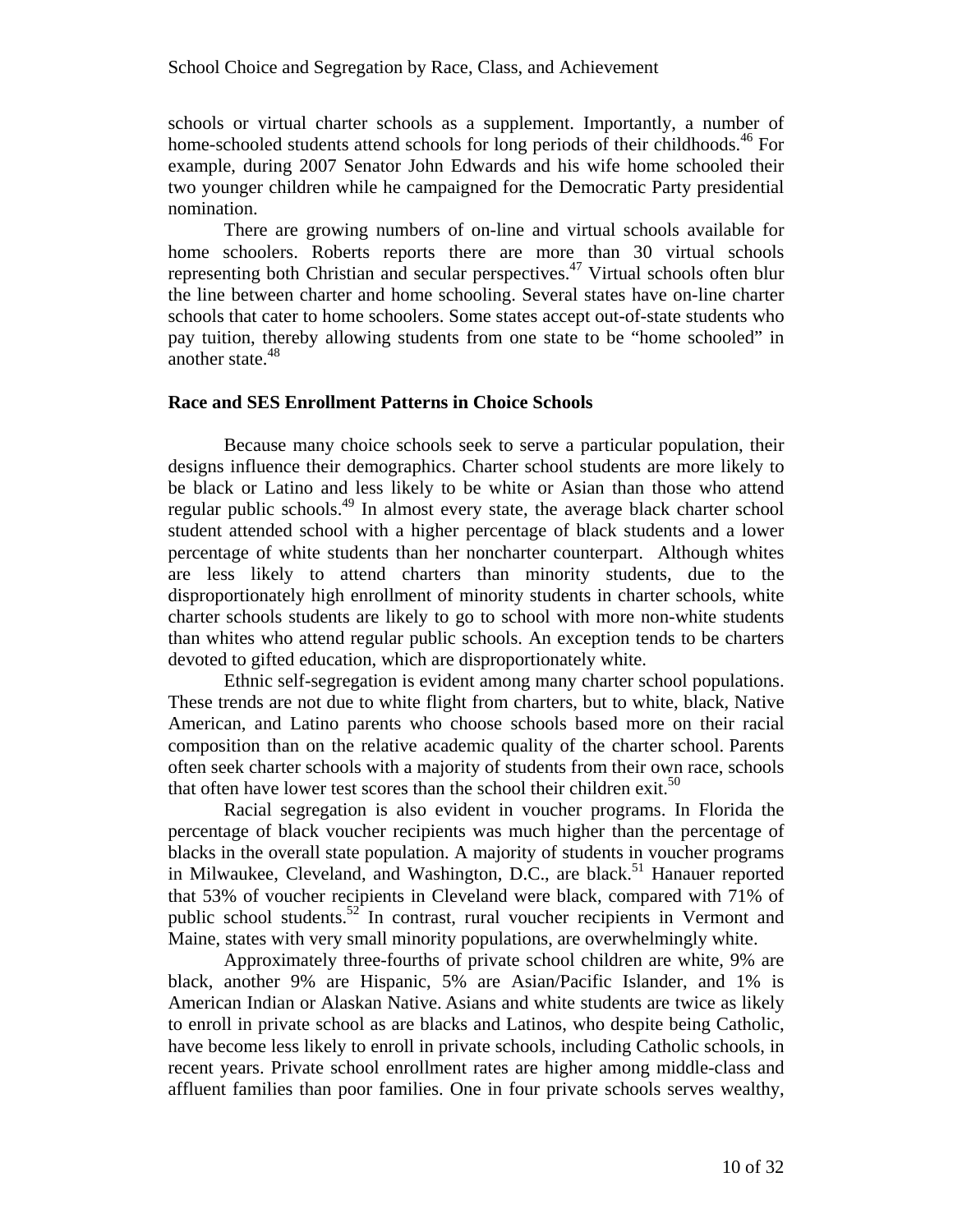elite families. While most Catholic schools have some students who qualify for free or reduced-priced lunch, other types of private schools are much less likely to have low-income students<sup>53</sup> Elite, nonsectarian, private schools frequently offer a limited number of scholarships to less affluent students of color. Middle- and upper-class white students are overrepresented in private school populations.

The nation's approximately 1.35 million home-schooled students represent 2.2% of the nation's school population<sup>54</sup> In 2004, about 2.7% of white students were home schooled compared to 1.3% of blacks and 0.7% of Hispanic students.<sup>55</sup> This means that whites were twice as likely as blacks and four times as likely as Hispanics to be home schooled. Home schoolers come from diverse social class, race, and ethnic backgrounds. While they hold a wide spectrum of political, ideological, religious, and educational beliefs,<sup>56</sup> a majority are Evangelical Christians.57 Many home-schooling parents are religiously motivated to protect their children from what they perceive as secular humanism and other antireligious forces in public schools. In addition to the larger "Christian" majority, there is a much smaller "inclusive" camp within the home-school movement.<sup>58</sup>

While the above trends are documented, accurately describing the size and demographics of the home-school population is a difficult task because of the essentially private, largely unregulated nature of education.<sup>59</sup> Existing studies suggest that home-schooling families are more likely to be English speakers, white, slightly more affluent, and more religious than the general population. In addition, families are more likely to be large, headed by adults with more education, and more politically conservative than families that send their children to school. $60$ 

#### **Which Choice Designs Promote Race and SES Segregation?**

Intradistrict magnets are designed to be more racially and socioeconomically diverse than their surrounding neighborhood schools.<sup> $61$ </sup> They generate the voluntary desegregation of public schools by offering students alternatives to neighborhood schools, which most often have homogeneous race and SES compositions. Racially diverse magnet schools also tend to be diverse in terms of student  $SES<sup>62</sup>$  Some school districts that once employed controlled choice magnet programs to satisfy court-mandated desegregation kept their magnet programs after being granted unitary status. But when Dade County, Fla.,  $63$  Charlotte-Mecklenburg (N.C.) and Nashville<sup>64</sup> changed the designs of their magnet programs and dropped controlled choice, schools resegregation by race and SES followed.

While, in theory, open enrollment interdistrict choice plans could counteract the race and SES resegregation in urban schools by providing students with an opportunity to transfer to higher-performing suburban schools, the evidence indicates open enrollment plans have not done so. Almost every state and the District of Columbia have open enrollment plans, but the number of students involved in them is limited. Practical problems (lack of transportation) and structural limitations (receiving districts can choose not to participate or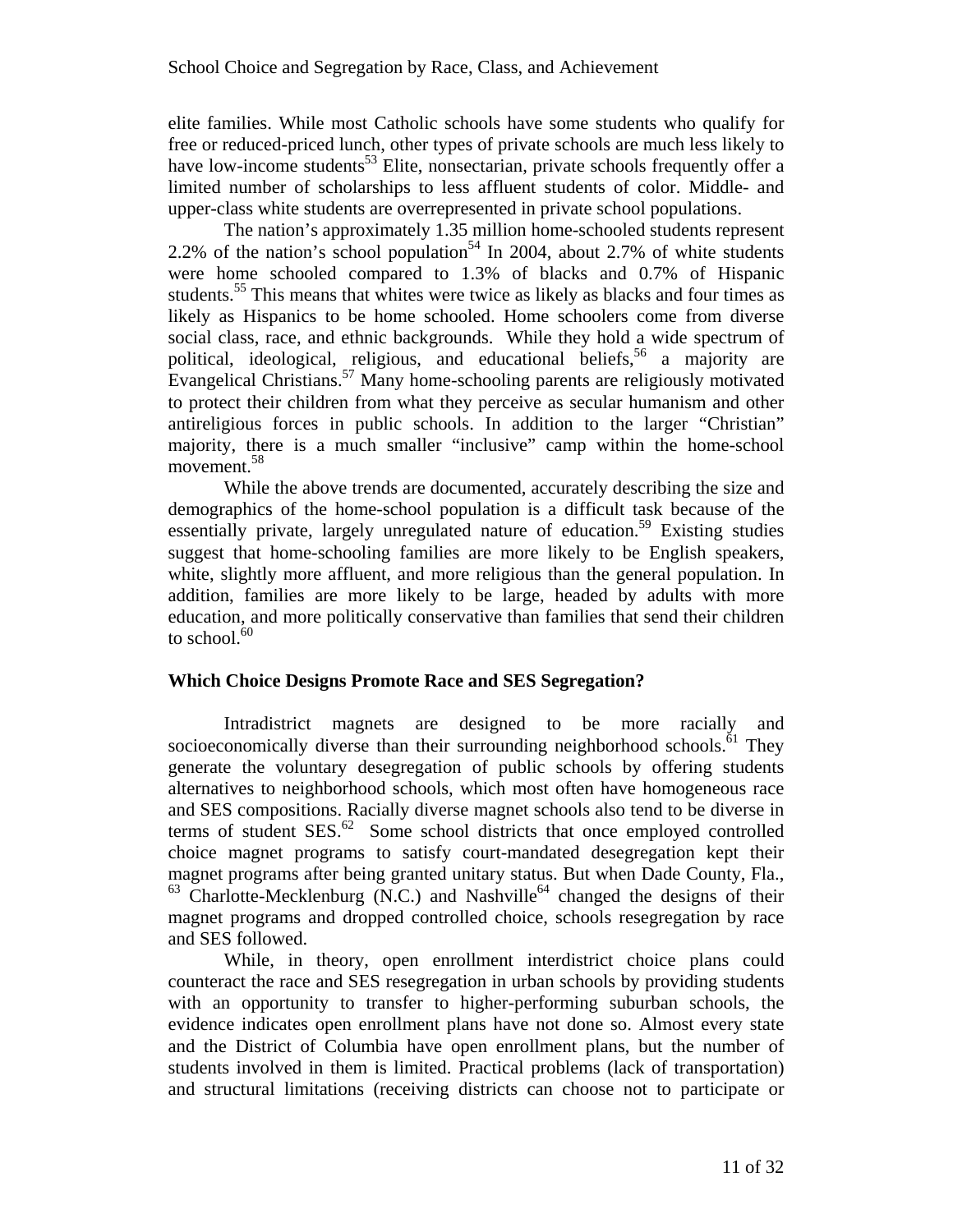refuse to accept inner-city students) often render open enrollment plans more symbolic than genuine. In fact, open enrollment plans allow more advantaged students to transfer to relatively whiter, more affluent school systems, thereby exacerbating race and SES inequality between districts.<sup>65</sup>

In contrast, interdistrict desegregation plans were designed to foster racial and social class integration. Interdistrict magnet plans reflect the reality that cities and their suburbs are spatially and politically integrated metropolitan areas with interdependent economies, workforces, utilities, and transportation systems.<sup>66</sup> For example, at its peak St. Louis's interdistrict plan involved almost 13,000 black urban students in suburban schools and 1,500 white suburban students who attended urban magnets. $67$  Boston's METCO plan currently enrolls about 3,300 students who attend 34 school districts in metropolitan Boston and four school districts outside Springfield.<sup>68</sup> Holme and Wells report that not only do interdistrict desegregation programs promote racial and socioeconomic diversity, but overall, urban and suburban residents, students, and educators participating in them grow to like them the longer the program continues. Despite the evidence of the relative satisfaction of parents, and their success in promoting race and SES diversity, metropolitan area interdistrict desegregation plans remain rare.<sup>69</sup>

Rossell found that magnet schools increase interracial exposure, particularly in districts with mandatory desegregation plans.<sup>70</sup> For example, in San Diego, all students tended to apply to magnet schools that had a higher percentage of white students than their neighborhood schools. Magnet programs increased the exposure of white and middle-class youth to non-whites and lowincome students because as more minority than white students applied to magnet schools, the magnets became more integrated, and the neighborhood schools became less segregated.

The effects of magnet schools on the racial and SES composition of other schools in the host district also depend upon the demographics of a local community. Within a school district, the location of a magnet school in relationship to residential patterns is crucial to a magnet school's capacity to generate racial and SES diversity. Magnets could have a negative effect on desegregation if there are too many or if they are placed in white neighborhoods.<sup>71</sup> Saporito reported that whites were more likely to apply to magnet schools as the percentage of non-white students in their neighborhoods increased.<sup>72</sup> Minorities, however, were not more likely to apply as the percent of non-white students in their neighborhoods increased. He concluded that school choice among magnets in Philadelphia led to increases in economic and racial segregation in neighborhood schools. However, Archibald found that magnet schools did not increase economic segregation among schools. Economic segregation was prevalent in all districts whether or not they had magnet schools.<sup>73</sup>

Charter schools tend to be more racially segregated than the other public schools in their school systems<sup>74</sup> but both types appear to have comparable socioeconomic compositions.<sup>75</sup> The majority of charter schools are located in central cities where 65% of students are low-income, whereas in rural and urban fringe districts the proportion of low-income students drops to about  $30\%$ .<sup>76</sup> Although a majority of black and Latino students in both regular and charter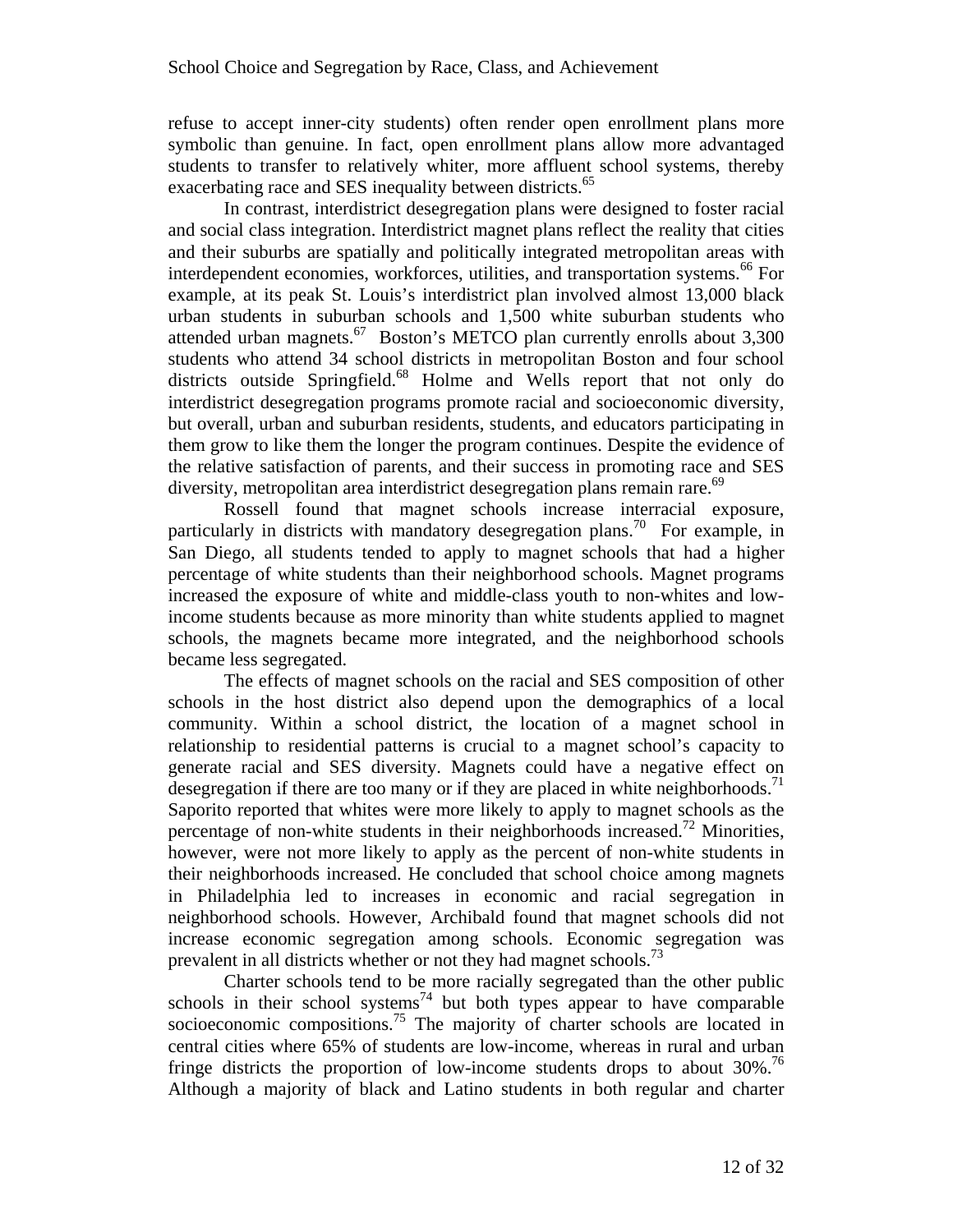schools are low-income, slightly fewer low-income blacks and Latinos attend charters in urban fringe and rural schools. Irrespective of a charter's location, relatively few white charter students are from low-income families.<sup> $77$ </sup>

Rather than promoting racial diversity, charter schools tend to be places of racial isolation. Charter schools in most states enroll disproportionately high percentages of minority students. As a result, students of all races are likely to attend charter schools that have a higher percentage of minority students than their host district's other schools.78 Segregation is worse for African-American than for Latino students, but is very high for both. For example, Cobb and Glass found that Arizona's charter schools are significantly more racially segregated than the traditional public schools.79 They reported that charter schools enrolled a considerably higher proportion of black students than traditional public schools. Rapp and Eckes examined charter school enrollment data in the Common Core of Data. They concluded that although charter schools have the opportunity to be more racially integrated than non-choice schools, they rarely are. Even when students have the flexibility to enroll in charters across traditional school district boundary lines, which would generate more diverse enrollments, students infrequently do so. $80$ 

Because there are relatively few charters in most school districts, it is unlikely that they affect the racial composition of the other schools in the host district.<sup>81</sup> Carnoy and his colleagues found that charters enrolled the more advantaged of the disadvantaged student population. In school districts where large proportions of the student population enroll in charters, like Washington, D.C., it is possible that charters contribute to the concentration of most disadvantaged of the low-income students in the host district's non-choice schools.<sup>82</sup>

By design, most public voucher programs are targeted at low-income students. The limited evidence available suggests that low-income students who have more knowledgeable and informed parents are the ones who take advantage of voucher plans. Witte found on average Milwaukee parents of voucher recipients had higher education levels but lower incomes than non-recipients.<sup>83</sup> Similar results were found in Cleveland. Although incomes of voucher recipients and those who are eligible for vouchers did not significantly differ, twice as many mothers of voucher recipients completed college as the mothers of those who were eligible but who did not receive vouchers.<sup>84</sup>

Very little information is available about the SES and racial composition of the schools that accept vouchers. Available data suggest that vouchers do not promote racial desegregation. Most voucher recipients are from low-income black and Latino families, and those families tend to choose private religious schools that are frequently racially segregated.<sup>85</sup> There is evidence from Milwaukee that voucher students attended racially identifiable schools, although the schools may be less segregated than Milwaukee Public Schools.<sup>86</sup> Forster reported that urban voucher schools, while still segregated by race and SES, were somewhat less segregated than the other schools in the host district.<sup>87</sup> Because vouchers are sometimes equivalent only to partial funding for most private school tuition, families of recipients often must supplement the voucher in order to utilize them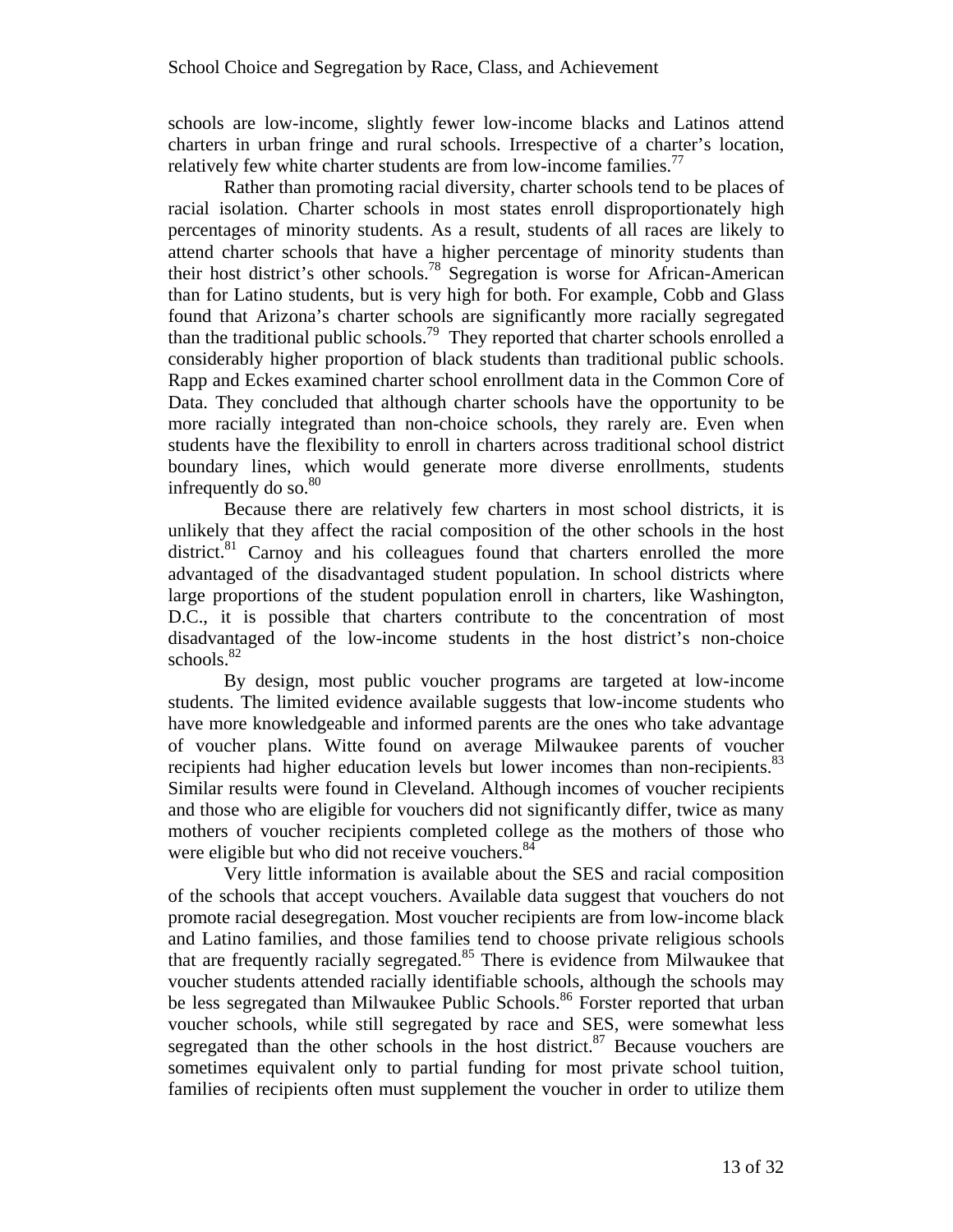in private schools, something the poorest of low-income families cannot afford.<sup>88</sup> Available data do not permit estimates of vouchers' likely effects on the racial or SES composition of the public school systems from which their recipients exit, although an earlier assessment of vouchers in Milwaukee found that choice has no effect on overall racial balance of the public schools.<sup>89</sup> At best, charters and vouchers do not undermine or counteract trends toward greater segregation. At worst, they slightly exacerbate them.

As noted above, private schools, the most widespread form of school choice, typically are segregated by race and SES. Reardon and Yun<sup>90</sup> found that, overall, private schools are racially segregated and that private school segregation contributes to the segregation in the public sector. They conclude that segregation within the private sector does more to produce racially homogeneous schools than do patterns of segregation between public and private sectors.  $91$ 

At all income levels whites are more likely to enroll in private school than their black, Latino, or Asian counterparts. On average, whites are more racially isolated in private than in public schools, and they experience the most racial isolation in Catholic schools. Levels of black-white segregation are greater within the private school sector than within public schools, and they are highest in black Catholic schools. While, nationally, white enrollments are twice as large as those of minorities, in certain local markets whites enroll in private schools at rates up to 10 times that of minorities. White enrollment rates in private schools are highest in school districts with the largest percent black students. Latino-white segregation is greatest in public and Catholic schools and relatively lower in secular private schools. Latino public school students are more racially isolated than black public school students, but those who attend private schools are more integrated than their peers in the public sector. $92$ 

Whether as an intended or unintended consequence, home schoolers are segregated by race and social class because they learn among children who are almost always the same race and social class—members of their own family. Parents choose home schooling for a variety of complex and multidimensional reasons.<sup>93</sup> In some cases, parents are attracted to home schooling precisely in order to insulate their children from people in schools (students and educators) who are different in terms of religion, culture, behavior, and academic performance. Other parents choose to home school in order to celebrate and reinforce their own culture—Afrocentric home schoolers, for example.<sup>94</sup> Because home schoolers represent a relatively small portion of the overall student population and are widely dispersed geographically, there is insufficient evidence of the practice's effects on the race and SES composition of the school systems the students would otherwise attend.

# *Segregation by Ability & Achievement*

#### **History and Background**

Racial and socioeconomic isolation are not the only forms of segregation affected by the design and implementation of school choice. Choice can also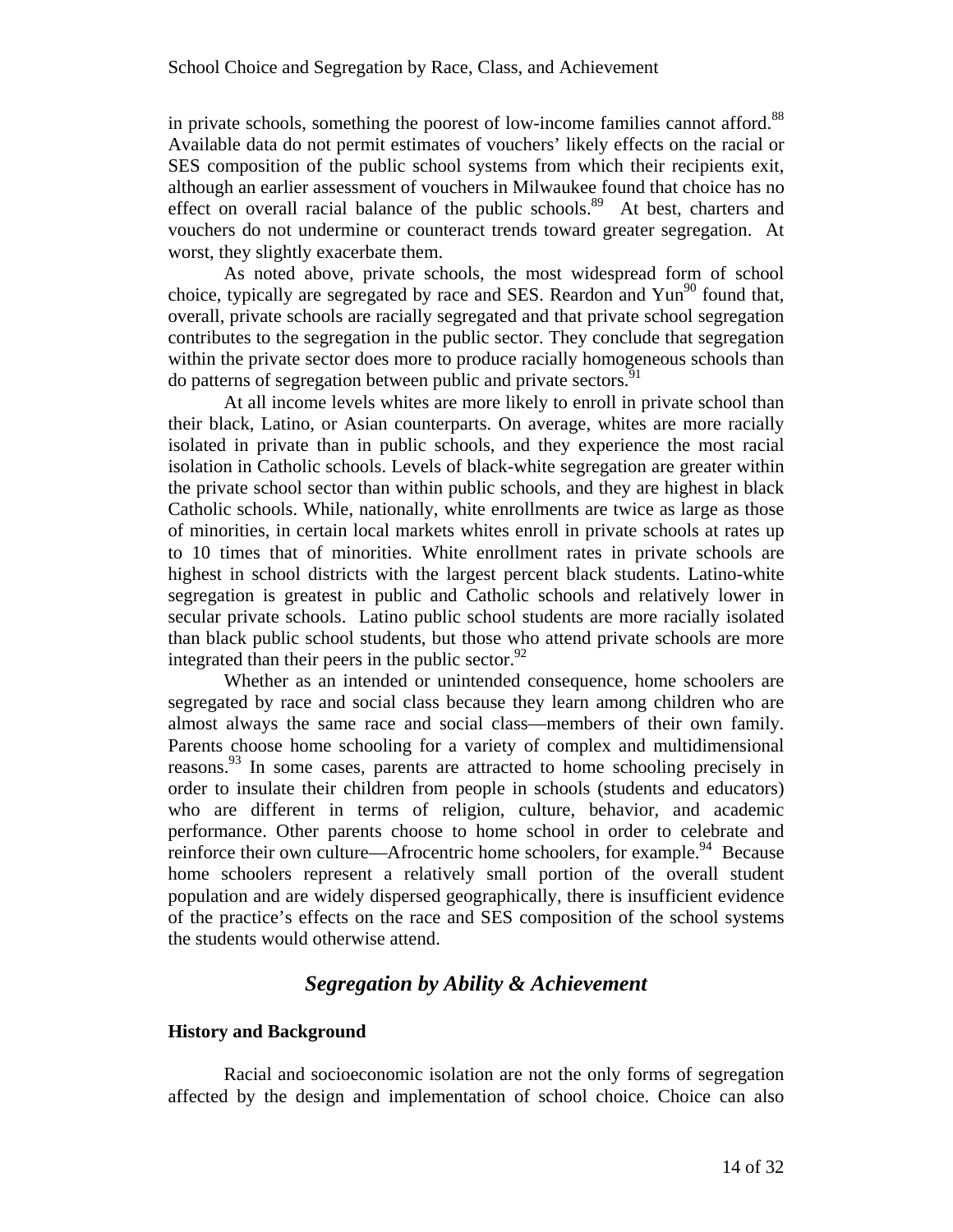isolate academically gifted or learning-disabled students from mainstream populations. Historically, for example, students with disabilities were segregated from other students in separate schools and classrooms. In 1975 the Education for All Handicapped Children Act<sup>95</sup> gave students with disabilities the right to an education in mainstream classrooms rather than in restrictive settings presented within separate classrooms and schools. Today many choice forms give specialneeds students and their families the option to be mainstreamed or to attend selective programs or programs targeted to their educational needs.

Curricular tracking and ability grouping are widespread practices found in most schools. Tracking and ability grouping separate students by prior achievement or ability level, ostensibly in order to target instruction and curricula to their needs. However, because race and SES are correlated with school performance, ability grouping or tracking often result in segregation by race and SES—as well as by ability and prior achievement—even in schools that are racially diverse.<sup>96</sup> There is very little systematic research available about the role of tracking and grouping in the promotion of segregation by achievement level within choice schools. Given the widespread practice of ability grouping and tracking in non-choice schools, it is unlikely that choice schools expose their students to levels of segregation by ability or achievement that are greater than non-choice schools. For this reason, the remainder of this discussion will primarily focus on the evidence on segregation by ability levels among choice options.

#### **Choice Options and Segregation by Ability and Achievement**

Just as some forms of school choice may promote race and SES desegregation or segregation by virtue of their designs, a choice option also may promote segregation by ability or achievement. This segregation may occur when parents choose a magnet, voucher program, private, or charter school specifically designed for special-needs or higher-ability students, or when educators "counsel" students away from certain schools.<sup>97</sup>

A magnet's student body can be academically diverse or segregated depending upon the school's design or theme. For instance, there is a long tradition of selective exam, college preparation, or gifted magnet schools that segregate by ability. Certain charters segregate by student achievement or disability because they are designed to meet differing academic needs of specific student populations. They serve students along the achievement and ability continua: special education students, adjudicated youth, English language learners, teen parents and gifted and talented students.<sup>98</sup>

As Mclaughlin and Broughman point out, private schools have a complicated relationship with special education. On the one hand, public school administrators regularly contract with the small number of specialized private schools to educate students with severe disabilities who cannot be adequately served in public schools. On the other hand, many private schools (especially elite, secular ones) have admission requirements that screen out low-ability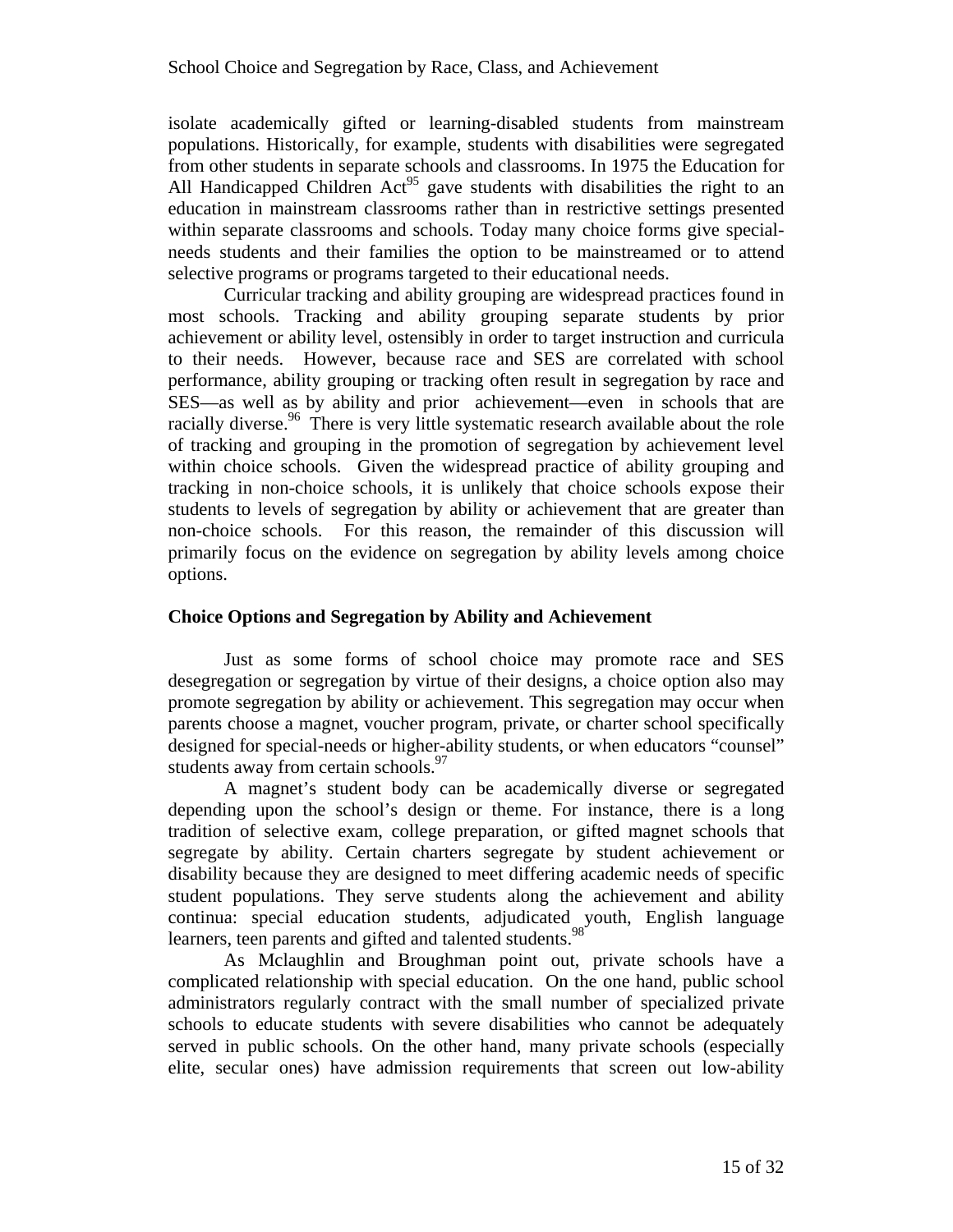students or low-performing students. Only half of all private schools offer remedial reading and math, and very few offer special education services.<sup>99</sup>

#### **Enrollment Patterns by Ability and Achievement in Choice Schools**

Since many charters, magnets, vouchers, and private schools are designed for gifted, general, and special-needs students, it follows that such options will attract a particular type of student and, therefore, promote segregation by achievement or ability level. Choice options designated for gifted students, particularly schools that require certain test scores to enter, will by design resegregate students by achievement. And because achievement is correlated with race and SES, exam school students tend to be disproportionately white, Asian, and middle-class.

Importantly, public charter schools and magnets are legally obligated to ensure that students with disabilities enjoy equal consideration for admission, though interpretation of the law varies by state.<sup>100</sup> However, special-needs students appear to have differential access to choice programs that target specialized populations. In Pennsylvania, Miron, Nelson, and Risely found that charter schools had lower percentages of gifted students than traditional public schools.<sup>101</sup> Similarly, aside from the charter schools that explicitly focus on special-needs children, $102$  charter schools tend to have smaller proportions of students who have disabilities requiring special educational services (8%) than district-operated regular public schools  $(11\%)$ .<sup>103</sup> In Michigan, for instance, special education enrollment in charter schools is about 3.7%, while the public school enrollment is  $12.3\%$ .<sup>104</sup> Other states report similar gaps in enrollments of special-needs students.<sup>105</sup> This may be because some charter schools steer and counsel parents of special-needs students in ways that dissuade them from enrolling their children in a particular charter school.<sup>106</sup> School policy may also affect the numbers of special-needs students who attend charter schools.<sup>107</sup> Lacireno-Paquet found that admissions criteria, college prep curriculum and transportation availability all affected the types of students who attended the charter school.<sup>108</sup> The actual percentages of special-needs students in charter schools may not be adequately assessed because some parents may hide the disability status of their children when applying to a charter school.<sup>109</sup>

Although some voucher programs target special-needs students, there is some evidence that voucher programs have not provided them with more attractive or accessible opportunities.110 For example, in Cleveland, voucher recipients were more likely to come from higher-achieving schools. The Cleveland schools that lost 17 or more students to vouchers all had test scores above the district's or the state's average. $111$  The voucher students' exit may have reduced the mean achievement in the public schools they left and thereby increased the stratification of achievement within low-income public schools, but the evidence is inadequate to definitively assess whether voucher programs affect the achievement composition of the public school systems voucher students choose to leave.<sup>112</sup>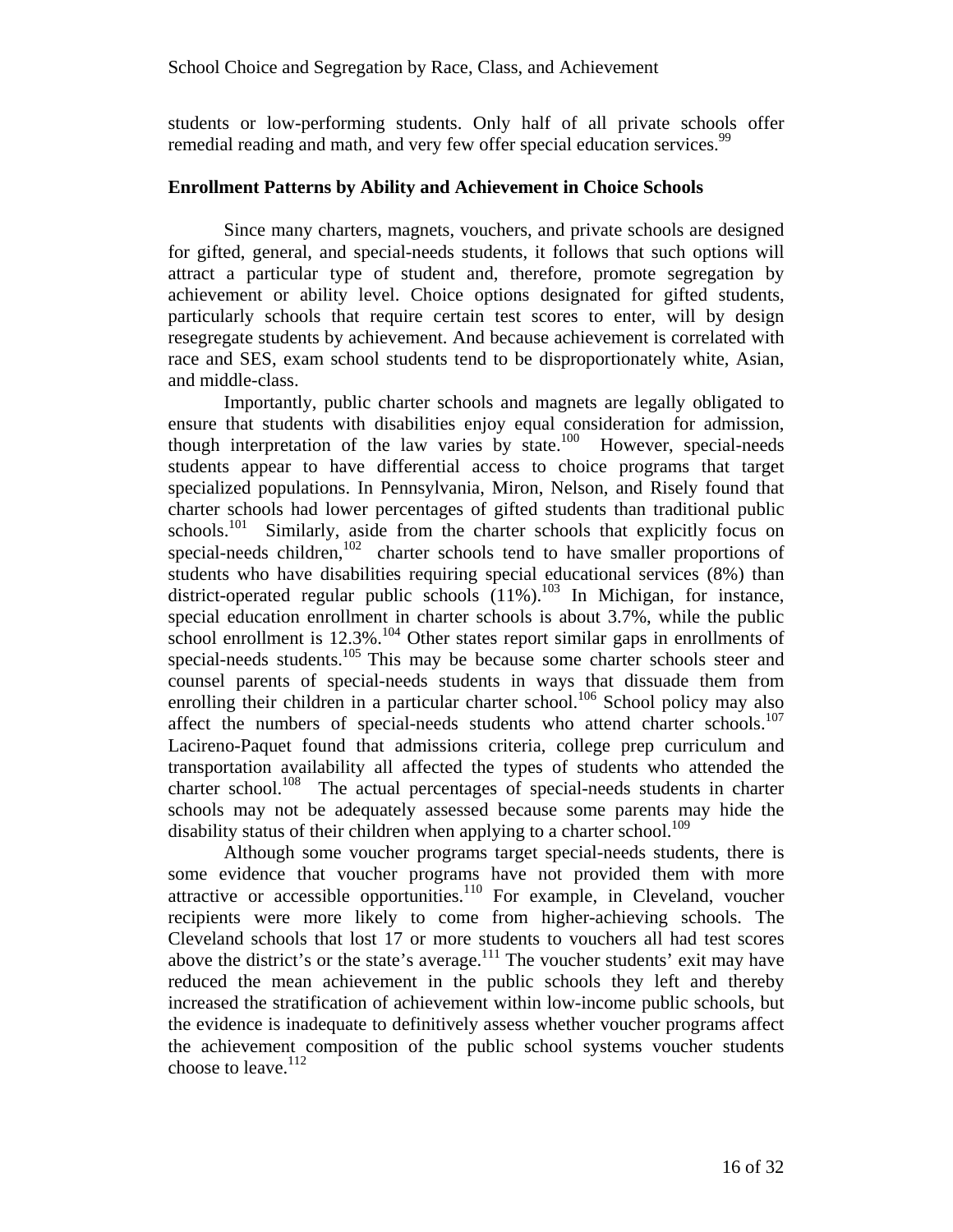Private schools are much less likely than public schools to provide services to children with disabilities.<sup>113</sup> This is the case in Catholic schools, the largest private system. The exceptions to this statement are the small number of private schools that specialize in teaching children with learning disabilities. Elite, nonsectarian schools frequently admit students by exam, thereby screening out those with academic weaknesses or special needs. And finally, there are insufficient data to draw any conclusions about home schooling and diversity by ability.

#### **Which Choice Designs Promote Segregation by Ability and Achievement?**

Whether a choice school will mainstream or segregate students of varying abilities and achievement levels depends upon the school's theme, its design, and its resources. For example, charter schools tend to have fewer special-needs students than other schools in the host district,  $114$  which may be explained by economies of scale. Charter schools tend to be smaller and have fewer resources than traditional public schools and therefore have fewer means to adequately educate special-needs students.115 In contrast, North Carolina charter schools enroll a higher percentage of special education students than traditional public schools. However, their special education students are at the low end of the needs spectrum, and those with more severe needs appear to have been "counseled out."116 Similarly, a report on Pennsylvania charter schools found that not only did charter schools enroll a lower percentage of special-needs students than traditional public schools, but many of the special education students enrolled either were speech- or language-disabled.<sup>117</sup>

Academically selective magnets, charters, and private schools, by design, have high-achieving or gifted students. These selective schools may also affect levels of segregation by ability in other schools in the host district. For example, Neild examined effects of the presence of academically selective magnet schools on surrounding neighborhood schools in Philadelphia.118 She found that academically selective magnets had very little effect on low-achieving, nonchoice schools. This is because the students within those schools were less likely to apply to the magnet schools. However, because academically selective magnets tended to draw more academically talented students from higher-achieving schools, they can reduce the sending school's overall achievement.<sup>119</sup> Dills reported similar results in a Washington, D.C., suburb. She estimated the effects of introducing an academically selective magnet school into a district and found that removing higher-performing students from non-magnet schools not only lowered the mean achievement of the sending schools, but also lowered the actual performance levels of the students in those schools.<sup>120</sup> Except for the 30% of charter schools that have gifted and talented themes,<sup>121</sup> there is little evidence that charter schools generally cream higher-achieving students away from the host district's public schools.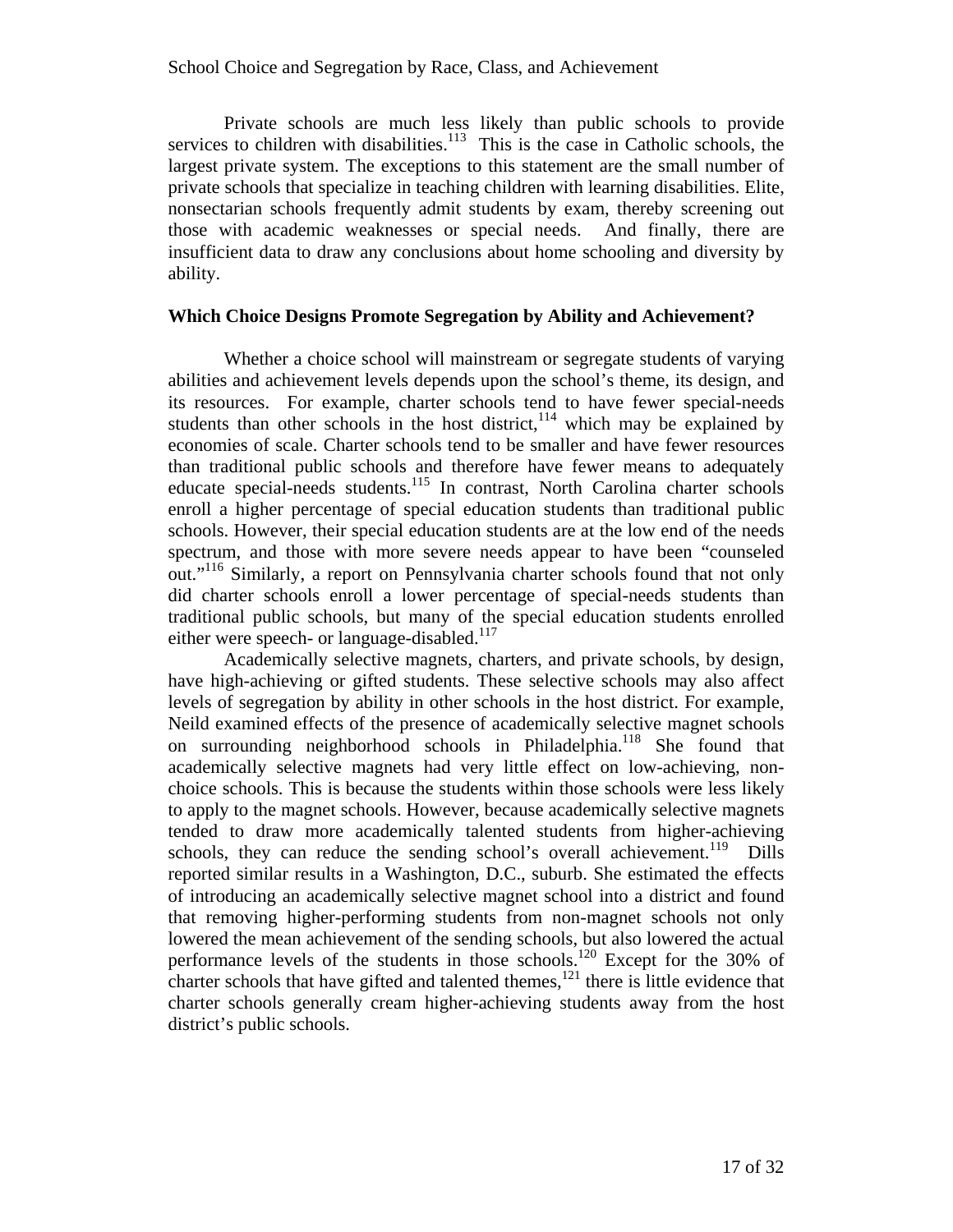# **Table 1. Summary of Research Findings on Effects of Various Forms of Choice on Race, SES, and Achievement Diversity Within Choice Schools and Between Choice Schools and Local Non-choice Schools**

| <b>Type of School Choice</b>         |                                                                      | <b>Effects on Race &amp;</b><br><b>Ethnicity</b><br><b>Diversity</b>                                  | <b>Effects</b> on SES<br><b>Diversity</b>                                                                                                                            | <b>Effects on Ability &amp;</b><br><b>Achievement</b><br><b>Diversity</b>                                                                                                                            |
|--------------------------------------|----------------------------------------------------------------------|-------------------------------------------------------------------------------------------------------|----------------------------------------------------------------------------------------------------------------------------------------------------------------------|------------------------------------------------------------------------------------------------------------------------------------------------------------------------------------------------------|
|                                      | <b>Vouchers</b>                                                      |                                                                                                       |                                                                                                                                                                      |                                                                                                                                                                                                      |
|                                      | Within voucher school.                                               | Segregation.                                                                                          | Segregation.                                                                                                                                                         | Insufficient information.                                                                                                                                                                            |
|                                      | Between voucher<br>school and local non-<br>choice schools.          | Effects unlikely due to<br>limited number of<br>students participating.                               | Effects unlikely due<br>to limited number of<br>students<br>participating.                                                                                           | Some evidence that higher-<br>achieving students leave<br>higher-achieving urban<br>schools for voucher<br>schools.                                                                                  |
| <b>Intradistrict Magnets</b>         |                                                                      |                                                                                                       |                                                                                                                                                                      |                                                                                                                                                                                                      |
|                                      | Within magnet school<br>or magnet program                            | Diversity in full<br>magnets; segregation<br>in partial magnets.                                      | Diversity, but less<br>SES diversity in<br>race-neutral plans.                                                                                                       | Segregation in gifted and<br>talented magnets.                                                                                                                                                       |
|                                      | Between magnet<br>school/program and<br>local non-choice<br>schools. | Increased non-choice<br>school diversity when<br>magnets are not<br>placed in white<br>neighborhoods. | Inconclusive-Some<br>studies show no<br>effect. Other studies<br>show increase in SES<br>segregation.                                                                | Some evidence of<br>segregation in high<br>achieving non-choice<br>schools due to exit of high<br>performers to gifted<br>magnets.                                                                   |
| <i>Interdistrict</i><br><b>Plans</b> |                                                                      |                                                                                                       |                                                                                                                                                                      |                                                                                                                                                                                                      |
|                                      | Within<br>interdistrict<br>plans.                                    | Diversity if<br>controlled choice<br>desegregation plan.                                              | Diversity if<br>controlled choice<br>desegregation plan.                                                                                                             | Insufficient data to<br>generalize.                                                                                                                                                                  |
|                                      | Between<br>interdistrict<br>plans and local non-<br>choice schools.  | Some evidence open<br>enrollment<br>resegregates schools<br>in sending district.                      | Some evidence open<br>enrollment<br>resegregates schools<br>in sending district.                                                                                     | Insufficient data to<br>generalize.                                                                                                                                                                  |
| <b>Charters</b>                      |                                                                      |                                                                                                       |                                                                                                                                                                      |                                                                                                                                                                                                      |
|                                      | Within charter school.                                               | Segregation.                                                                                          | Segregation.                                                                                                                                                         | Segregation in exam<br>charters and for special-<br>needs and gifted children.                                                                                                                       |
|                                      | Between charter<br>schools and local non-<br>choice schools.         | Effects unlikely due to<br>the relatively small<br>number of charters in<br>most school districts.    | Effects unlikely due<br>to the relatively<br>small number of<br>charters, and their<br>comparable SES<br>compositions to local<br>non-choice schools<br>in district. | Lower proportion of<br>student with disabilities in<br>charter schools.<br>Some evidence that charter<br>schools cream higher-<br>achieving students away<br>from host district's public<br>schools. |
|                                      | <b>Private</b>                                                       |                                                                                                       |                                                                                                                                                                      |                                                                                                                                                                                                      |
|                                      | Within private school.                                               | Segregation.                                                                                          | Segregation.                                                                                                                                                         | Segregation in schools for<br>special-needs students.                                                                                                                                                |
|                                      | Between private<br>schools and local non-<br>choice schools.         | Segregation.                                                                                          | Segregation.                                                                                                                                                         | Inconclusive due to<br>contradictory findings.                                                                                                                                                       |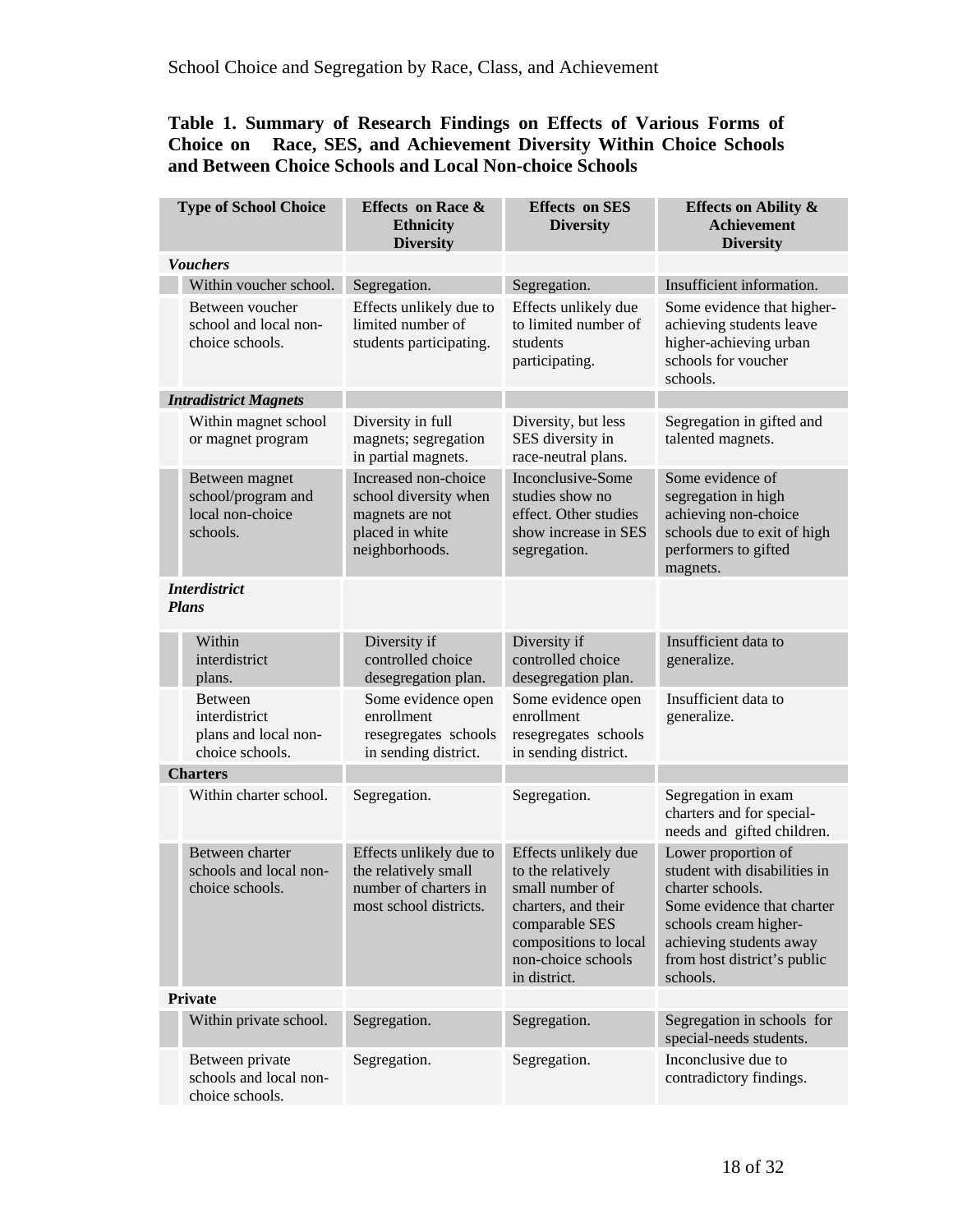| <b>Type of School Choice</b> |                                                          | <b>Effects</b> on Race &<br><b>Ethnicity</b><br><b>Diversity</b>                                                                                                                      | <b>Effects</b> on SES<br><b>Diversity</b>                                                                                                                                             | <b>Effects on Ability &amp;</b><br><b>Achievement</b><br><b>Diversity</b>                                                                                                       |
|------------------------------|----------------------------------------------------------|---------------------------------------------------------------------------------------------------------------------------------------------------------------------------------------|---------------------------------------------------------------------------------------------------------------------------------------------------------------------------------------|---------------------------------------------------------------------------------------------------------------------------------------------------------------------------------|
| <b>Home Schooling</b>        |                                                          |                                                                                                                                                                                       |                                                                                                                                                                                       |                                                                                                                                                                                 |
|                              | Within home schools                                      | Segregation.                                                                                                                                                                          | Segregation.                                                                                                                                                                          | No effect.                                                                                                                                                                      |
|                              | Between home schools<br>and local non-choice<br>schools. | Effects unlikely<br>because home<br>schooling represents a<br>relatively small<br>portion of the overall<br>student population<br>and they are widely<br>dispersed<br>geographically. | Effects unlikely<br>because home<br>schooling represents<br>a relatively small<br>portion of the overall<br>student population<br>and they are widely<br>dispersed<br>geographically. | Effects unlikely because<br>home schooling represents<br>a relatively small portion of<br>the overall student<br>population and they are<br>widely dispersed<br>geographically. |

# *Discussion and Policy Analysis*

This study synthesized research findings on the relationships of various forms of school choice to the racial, SES, achievement, and ability composition within six choice options—intradistrict magnets, interdistrict desegregation plans, vouchers, charters, private schools, and home schooling—and how the composition of each option, in turn, affected the composition of the other nonchoice schools in local communities. Table 1 summarizes the chapter's findings. The cells in the table represent generalizations grounded in the research reviewed in the chapter. There are, of course, exceptions to most generalizations. When possible, the nuances that do not appear in the cell were captured in the more expansive discussions that appeared above.

#### **Discussion: Does Choice Foster Diversity?**

Choice theory can be interpreted as sympathetic to diversity or as inherently unrelated to it. Some choice advocates believe market forces will break down the ethnic, racial, and socioeconomic barriers to school attendance that at present relegate many poor children of color to utterly failing urban schools. In contrast, others see the market principles underlying choice as theoretically unrelated to diversity. Market principles are not egalitarian; they are blind to race and SES. As such, market mechanisms are more likely to perpetuate racial and SES stratification in educational opportunities than generate greater equality in them.

Contrary to the assertions of advocates who argue that choice will promote diversity and enhance learning, the empirical evidence presented in this brief suggests that, overall, choice options have neither fostered greater equity in educational outcomes nor stimulated improvement in non-choice schools.<sup>122</sup> In practice, choice schools and programs are as segregated, and in some instances, more segregated, by race and socioeconomic status than the other schools in their local community. School choice design and implementation have resulted in very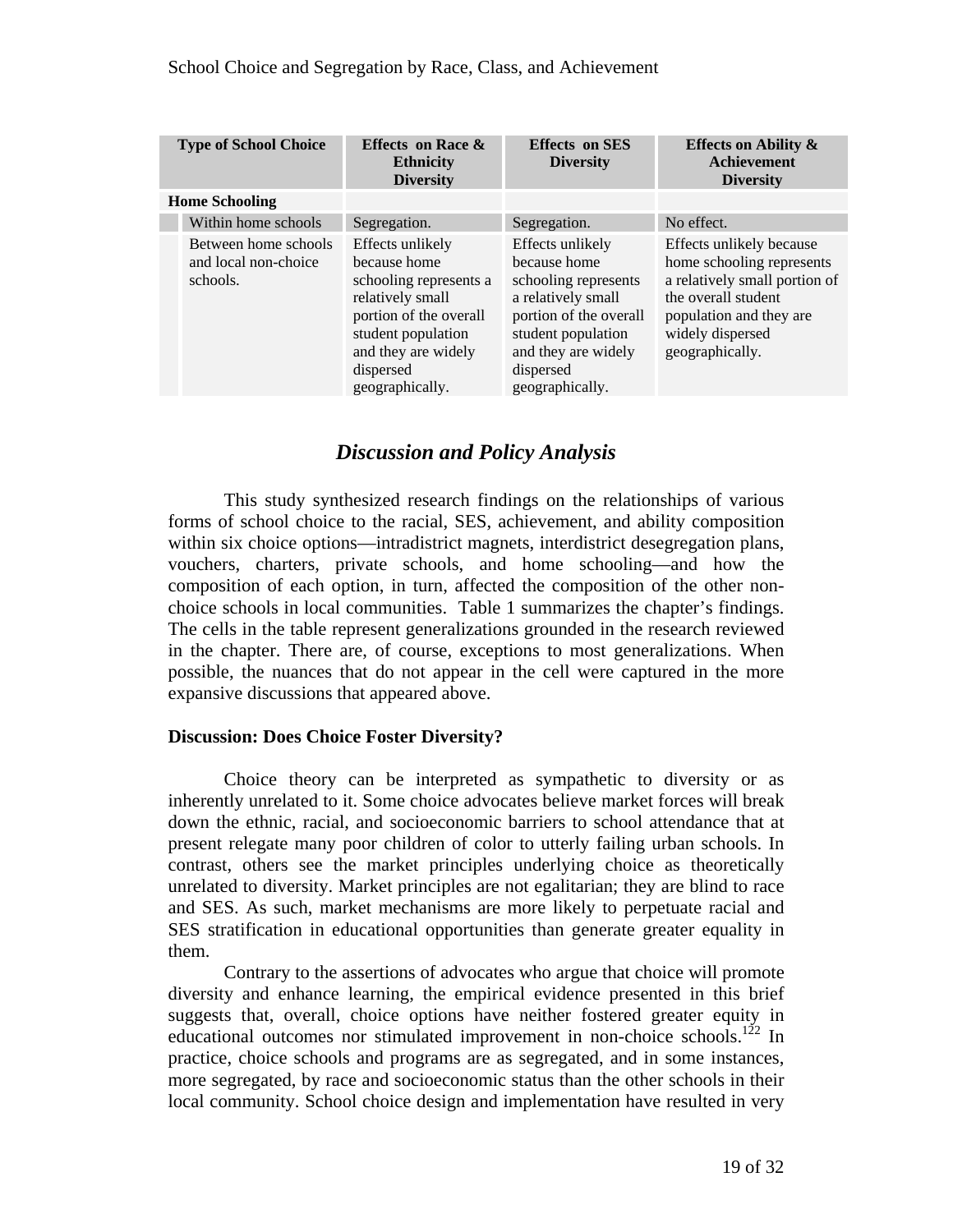little desegregation within any of its forms. The exceptions to this generalization are full magnet programs with controlled choice, interdistrict magnet plans, and some secular private schools. Rarely do any of the other choice options offer students a racially or socioeconomically diverse educational experience. Moreover, many forms of choice also segregate students by ability and achievement. The reasons that most choice options are segregated by race, SES, and in some cases by ability are complex but four reasons emerged from the research findings.

*Design of Choice Program.* Many choice options are intended to serve a homogeneous population such as gifted, special-needs, or low-income children. Under these circumstances, the design of the choice school itself, established by statutes or school board policies, permits schools to segregate.

*Schools Choosing Students.* As long as choice schools informally (and in some cases, formally) select their pupils despite statutes and policies prohibiting selection, some choice schools and programs will discourage the parents of English language learners, low performers, students with discipline problems, and special-needs children from enrolling in them.

*Scarcity of Interdistrict Choice.* Most choice options are confined within a school district's boundaries. If a district has high proportions of low-income and ethnic minority students, it is impossible to achieve race and SES diversity. Metropolitan programs remain rare even though interdistrict choice programs have been successful in fostering diverse schools.

*Parental Preferences.* Some Native American, black, Latino, white parents, and parents of special-needs children choose schools segregated by race or ability. Parents frequently say they choose better quality schools for their children, but the evidence reviewed in this chapter indicates that they are often guided less by a school's academic reputation and more by its demographic profile. Parents appear to select a choice school with a student body similar to their own race, even if the choice school has lower test scores than their current school. The economic theory that proposes parents will choose better schools for their children is based on the unrealistic assumptions that everyone agrees what makes one school "better" than another and that parents have perfect information about their choice options. However, parents of children with different abilities or from various race and SES backgrounds may construct the concept of a "better" school in various ways, sometimes preferring schools where the background of the students is similar to their own. Even in cases where parents define "better" schools as having higher levels of student academic achievement (the assumed universal definition), they may lack good information about the academic quality of specific schools. In such cases, many parents use a school's SES, race, and ethnic composition as a proxy for its academic quality and level of safety.

# *Recommendations*

Although education policymakers cannot influence the composition of schools in the private sector, shape housing policy, or influence the rapid demographic transformation of the student population, if they wish to avoid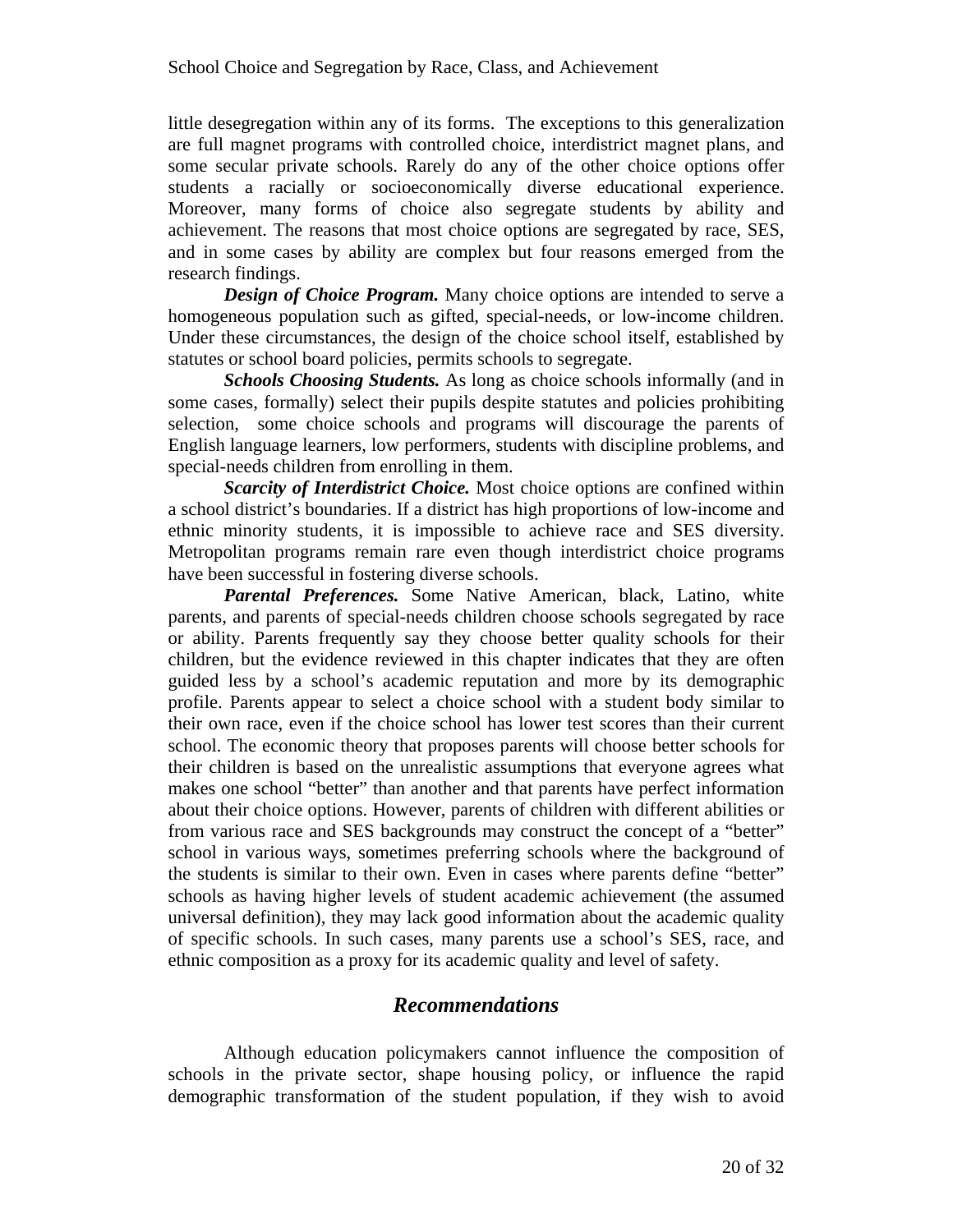continued segregation by race, SES, ability and achievement, they can restructure existing choice plans and design new ones to create genuine and realistic opportunities for diverse education. 123 They can, that is, accept Justice Kennedy's invitation to devise creative and comprehensive plans that take account of race as well as other diversity factors as part of a "nuanced, individual evaluation of school needs and school characteristics."<sup>124</sup> In addition, all public choice policy can be modified either to negatively sanction designs that segregate or to reward those that generate diversity. Publicly funded choice schools can be required to actively pursue racial, SES, and achievement representation. Recommendations for policymakers and other stakeholders who wish to pursue this goal include:

## **I. Redesign current choice policies to ensure diversity.**

- Because unregulated school choice leads to de facto segregation by race, SES, and at times by achievement, return to controlled-choice admission plans based on combinations of residential census tracts, student achievement, and SES (and in some cases, student race as well). $^{125}$
- Create new magnet schools and site them in integrated or inner-city communities, not white neighborhoods. Do not give neighborhood students preferences for admission to magnets.
- Given that most communities already have multiple metropolitan area-wide plans for public services (e.g., water, power, transportation, telecommunications), and that interdistrict plans have proved popular and successful, renew and expand metropolitan area-wide choice options that transcend school district boundaries.
- Design public vouchers so that they can only be used in diverse schools.
- Avoid the use of informal admission criteria (for example, requiring parental volunteers), steering, counseling, and other practices that result in magnet and charter schools choosing students, not students choosing schools.
- Disincentivize other public schools or local education agencies from opting out of choice plans.

#### **II. Provide transportation to students and enhanced information to parents.**

- Provide free transportation to all students involved in school choice.
- Provide comprehensive and accessible information to parents about the value of diverse schools and the opportunities diverse schools offer to all children, and dispel stereotypes about racial and social class and disability.

## **III. Increase and enforcing accountability among choice schools.**

- Hold charters and voucher schools to the same accountability standards as public schools.
- Revise the accountability incentives so that those who operate choice schools are not motivated to shape their clientele in ways that exclude students deemed less desirable.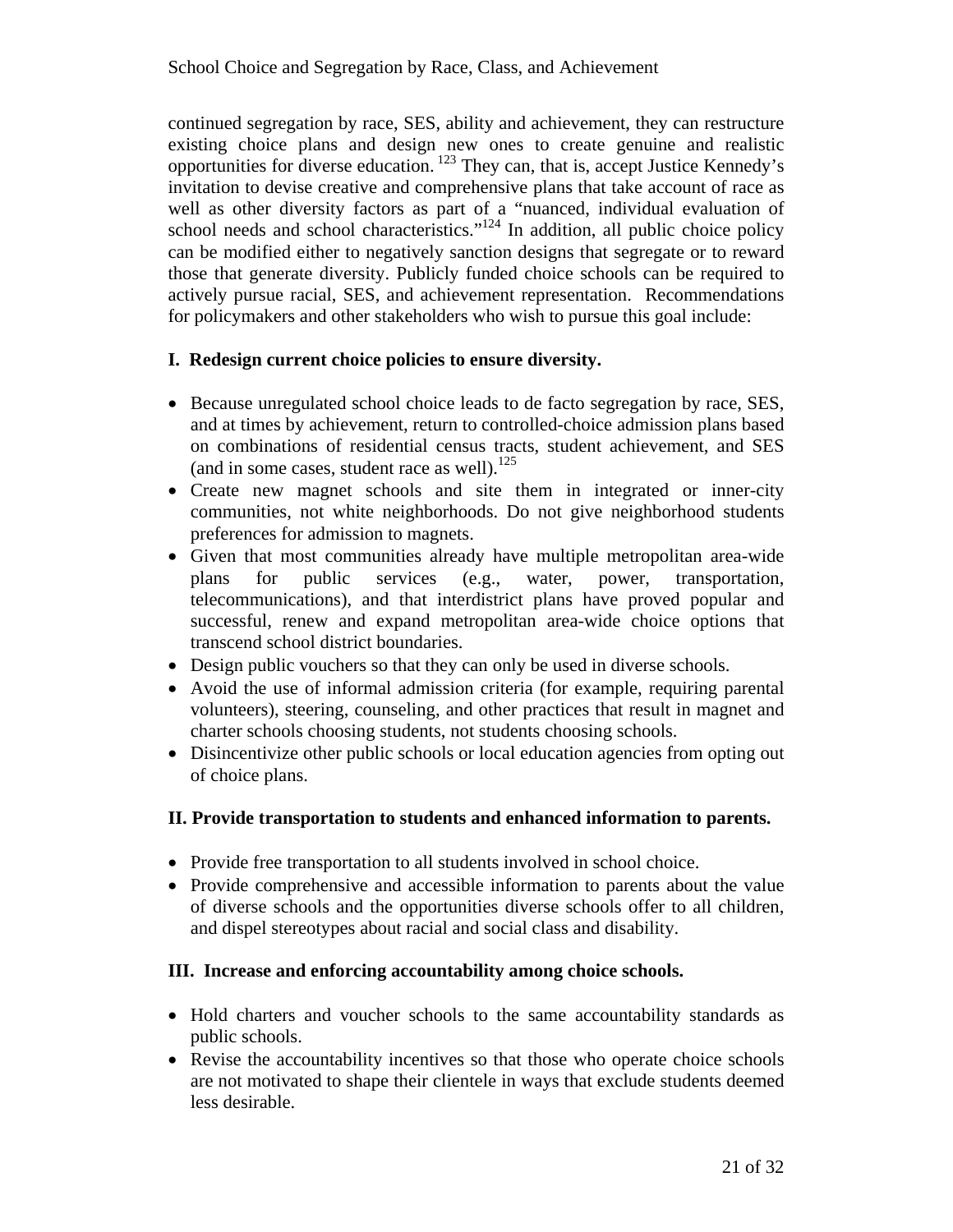• Hold charter schools accountable for failing to meet the diversity standards of their establishment agreements.

# **IV. Redesign public/private sector relationships to ensure diversity.**

- End public funding, support, or collaboration with home schooling and cyber schools because they are inherently segregated by race and SES.
- Decline public sector cooperation with private voucher programs.
- Do not permit public voucher programs to be used for enrollment in racially or SES-segregated private schools.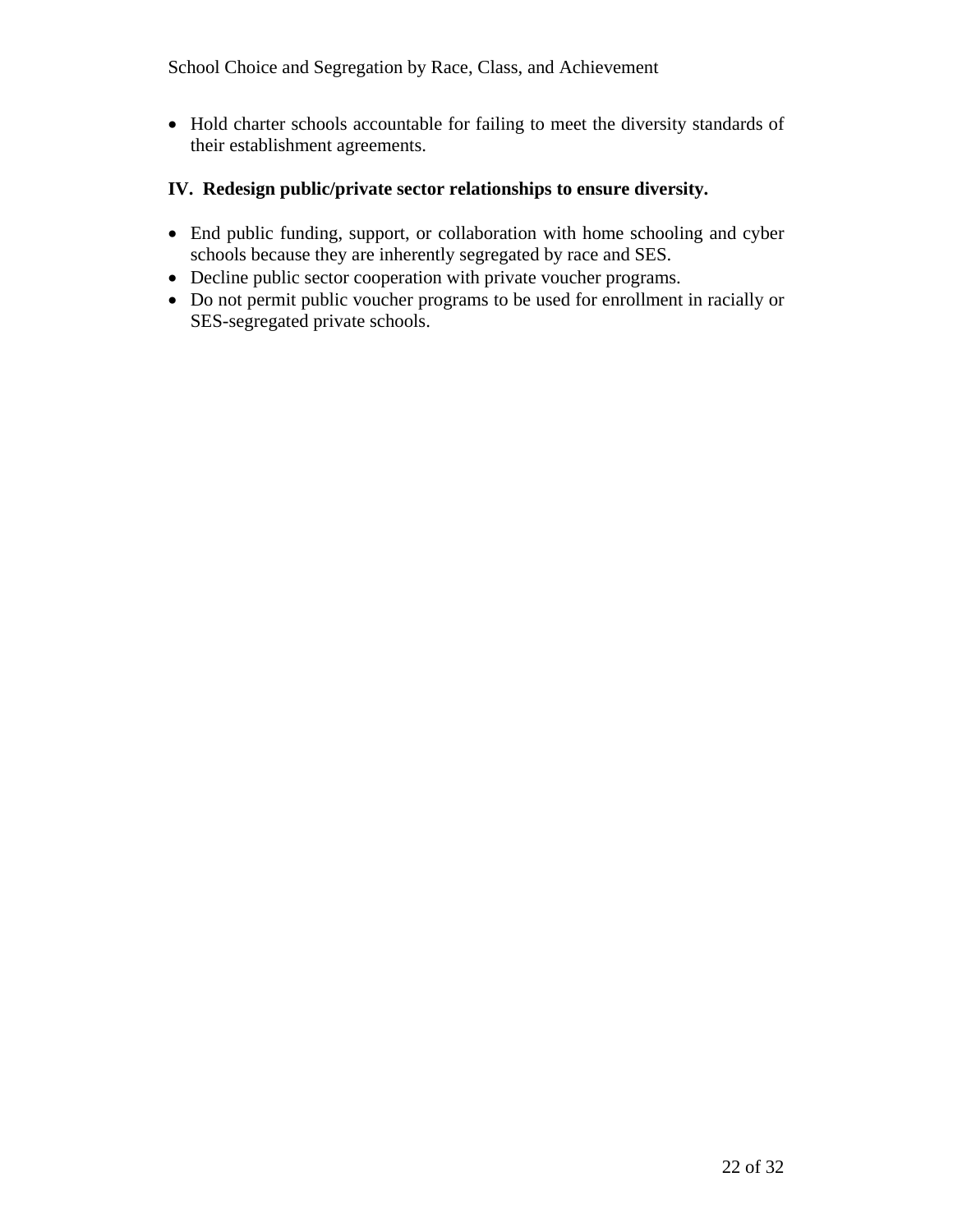# *Notes and References*

- $1$  Initial research on diversity effects on student outcomes was supported by grants to the first author from the American Sociological Association, the Poverty & Race Research Action Council, and the National Science Foundation (REESE 06-0562).
- $2$  Available empirical evidence does not support claims that school choice triggers gains in academic achievement. Other chapters in this volume address this issue in greater detail.
- Also see Borsuk, A.J. (2007). Choice may not improve schools, study says. *Milwaukee Journal Sentinel.* Retrieived October 26, 2007, from http://www.jsonline.com/story/index.aspx?id=678202.
- Braun, H. et al. (2006), Comparing private schools and public schools using hierarchical linear modeling. Washington, D.C.: U.S. Departuent of Education, Institute of Educational Sciences NCES 2006-461.
- Carr, M. & Ritter, G. (2007). Measuring the competitive effect of charter schools on student achievement in Ohio's traditional public schools. *Occasional paper No. 146.* New York: National Center for the Study of Privatization, Teachers College, Columbia University.
- Dodenhoff, D. (2007, October). Fixing the Milwaukee public schools. The limits of parent driven reform. *Wisconsin Policy Research Institute, 20*(8). Retrieved March 6, 2008, from http://www.wpri.org/Reports/Volume%2020/Vol20no8/Vol20no8p1.html.
- Lubienski, C., & Lubienski, S. (2006). *Charter, private, public schools and academic achievement: New evidence from NAEP mathematics data*. New York: National Center for the Study of Privatization in Education, Teachers College, Columbia University.
- Lubienski, S.T., & Lubienski, C. (2005). A new look at public and private schools: Student background and mathematics achievement, *Phi Delta Kappan, May* 696-699.
- Nelson, F.H., et al. (2004, August). *Charter school achievement on the 2003 national assessment of educational progress, American federation of teachers.*
- Ni, Y. (2007). The Impact of charter schools on the efficiency of traditional public schools: Evidence from Michigan. *Occasional paper No. 145*. New York: National Center for the Study of Privatization, Teachers College, Columbia University. For an alternative perspective, see Walberg, H.J. (2007). *School choice: The findings.* Washington, D.C.: The Cato Institute.
- 3 Apple, M. (2001). *Educating the "right" way: Markets, standards, God and inequality*. New York: Routledge
- Carl, J. (1997) Unusual allies: Elite and grass-roots origins of parental choice in Milwaukee. *Teachers College Record (98*), 266-286.
- Cookson, P.W. Jr. (1994). *School choice: The struggle for the soul of American education.* New Haven, CT: Yale University Press.
- Chubb, J., & Moe, T. (1990) *Politics, markets, and America's schools*. Washington, D.C.: Brookings Institution
- Coons, J.E. & Sugarman, S. (1978). *Education by choice: The case for family control*. Berkeley, CA: University of California Press.
- Godwin, R.K., & Kemerer, F.R. (2002). *School choice tradeoffs: Liberty, equity and diversity*. Austin, TX: University of Texas Press. Pedroni, T.C. (2007).
- Pedroni, T. (2007). *Market movements. African American involvement in school voucher reform.* New York: Routledge.
- 4 Emblematic of this renewed attention was *A Nation at Risk* (1983). Washington, D.C.: National Commission on Excellence in Education. This federal report indicted public schools for failing to educate students and thereby compromising the nation's economic and military capacities. For a critical analysis of *A Nation at Risk* see Carol Ray & Roslyn Arlin Mickelson, "Restructuring students for restructured work: The economy, school reform, and noncollege-bound youth" *Sociology of Education 66* (1), 1-23.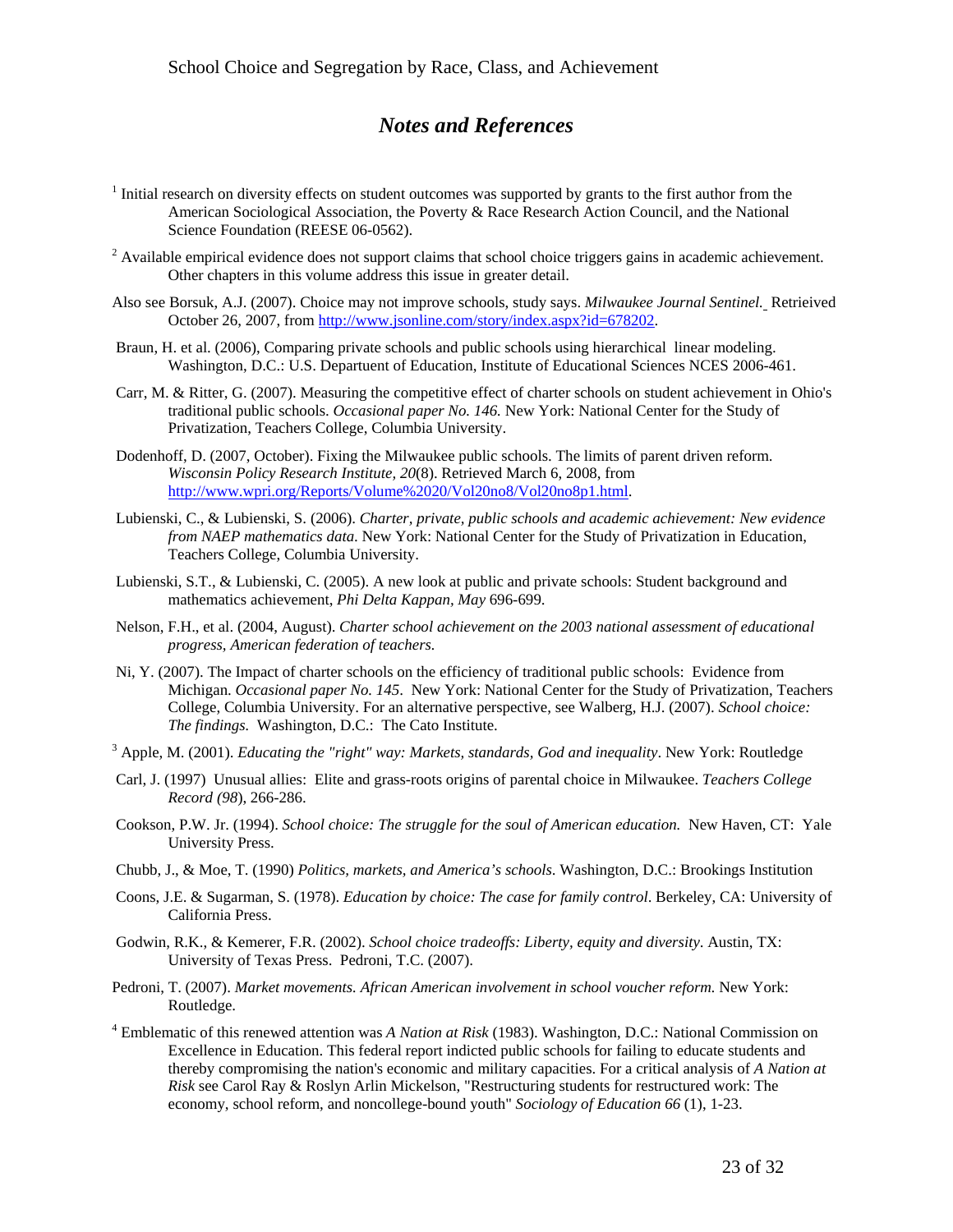- 5 Chubb, J.E., & Moe, T.M. (1990). *Politics, markets and America's schools*, Washington D.C.: The Brookings Institute.
- 6 Carl, J. (1997). Unusual allies: elite and grass roots origins of parental choice in Milwaukee. *Teachers College Record, 98*(266-286)
- Fuller, H., & Mitchell, G.A. (1999). *The impact of school choice on racial and ethnic enrollment in Milwaukee private schools.* Current Education Issues. Milwaukee, WI: Institute for the Transformation of Learning, Marquette University
- Pedroni, T. (2007). *Market movements: African American involvement in school voucher reform,* New York: Routledge.
- <sup>7</sup> *Brown v. Board of Education,* 349 US. (1955).
- 8 Godwin, R.K., & Kemerer, F.R. (2002). *School choice tradeoffs: Liberty, equity and diversity*, Austin: University of Texas Press.
- <sup>9</sup> *Swann v. Charlotte-Mecklenburg*, 402 US (1971). *Green v. County School Board*, 391 US (1968).
- $10$  Alves, M.J., & Willie, C.V. (1987). Controlled choice assignments: A new and more effective approach to school desegregation*. Urban Review, 19*(2), 67-87.
- <sup>11</sup> *Parents Involved in Community Schools v. Seattle School District #1*, et. al., 551 US. (2007).
- 12 Civil Rights Project & NAACP Legal Defense and Education Fund. (2007). *Still looking to the future. Voluntary K-12 school integration. A manual for parents, educators, and advocates*. New York: NAACP Legal Defense Fund
- Ryan, J. (2007). Guest Blogger: Seattle Schools and Bakke. Retrieved June 28, 2007, from http://scintegration.blogspot.com/2007/06/guest-blogger-seattle-schools-and-bakke.html
- *Parents Involved in Community Schools v. Seattle School District #1*, et. al. 551 US., Opinion of Justice Kennedy, pp. 10 & 18, (2007).
- <sup>13</sup> The authors have been involved in a survey and synthesis of the literature on the effects of school and classroom composition on educational outcomes. This research is supported by the American Sociological Association's Sydney S. Spivack Program in Applied Social Research and Social Policy and the National Science Foundation's REESE Program. To date they have reviewed and evaluated 350 articles, chapters, and other research reports on the effects of school and classroom composition on educational outcomes.
- $<sup>14</sup>$  The evidence on this issue is vast. See, for example, Brief of 553 Social Scientists as Amici Curiae in support of</sup> respondents *Parents Involved in Community Schools v. Seattle School District #1*, et al., 551 U. S. (2007)
- Linn, R., & Welner, K. (2006). *Race conscious policies for assigning students to schools: Social science research and the supreme court cases.* National Academy of Education, Washington D.C.
- Pettigrew, T.F., & Tropp, L.R. (2006). A meta-analytic test of inter-group contact theory*. Journal of Personality and Social Psychology, 90*(5), 751-783.
- 15 Brief of 553 Social Scientists as Amici Curiae in support of respondents *Parents Involved in Community Schools v. Seattle School District #1,* et al., 551 U. S. (2007)
- Linn, R., & Welner, K. (2006). *Race conscious policies for assigning students to schools: Social science research and the supreme court cases.* National Academy of Education, Washington D.C.
- Pettigrew, T.F., & Tropp, L.R. (2006). A meta-analytic test of inter-group contact theory. *Journal of Personality and Social Psychology, 90*(5), 751-783.
- 16 Lucas, S. (1999). *Tracking inequality.* New York: Teachers College Press

Oakes, J. (2005). *Keeping track: How schools structure inequality* (2nd Ed.). New Haven: Yale University Press.

<sup>17</sup> Orfield, G., & Frankenberg, E. (2008, January). *The last have become first. Rural and small town America led the way on desegregation.* Civil Rights Project at the University of California, Los Angeles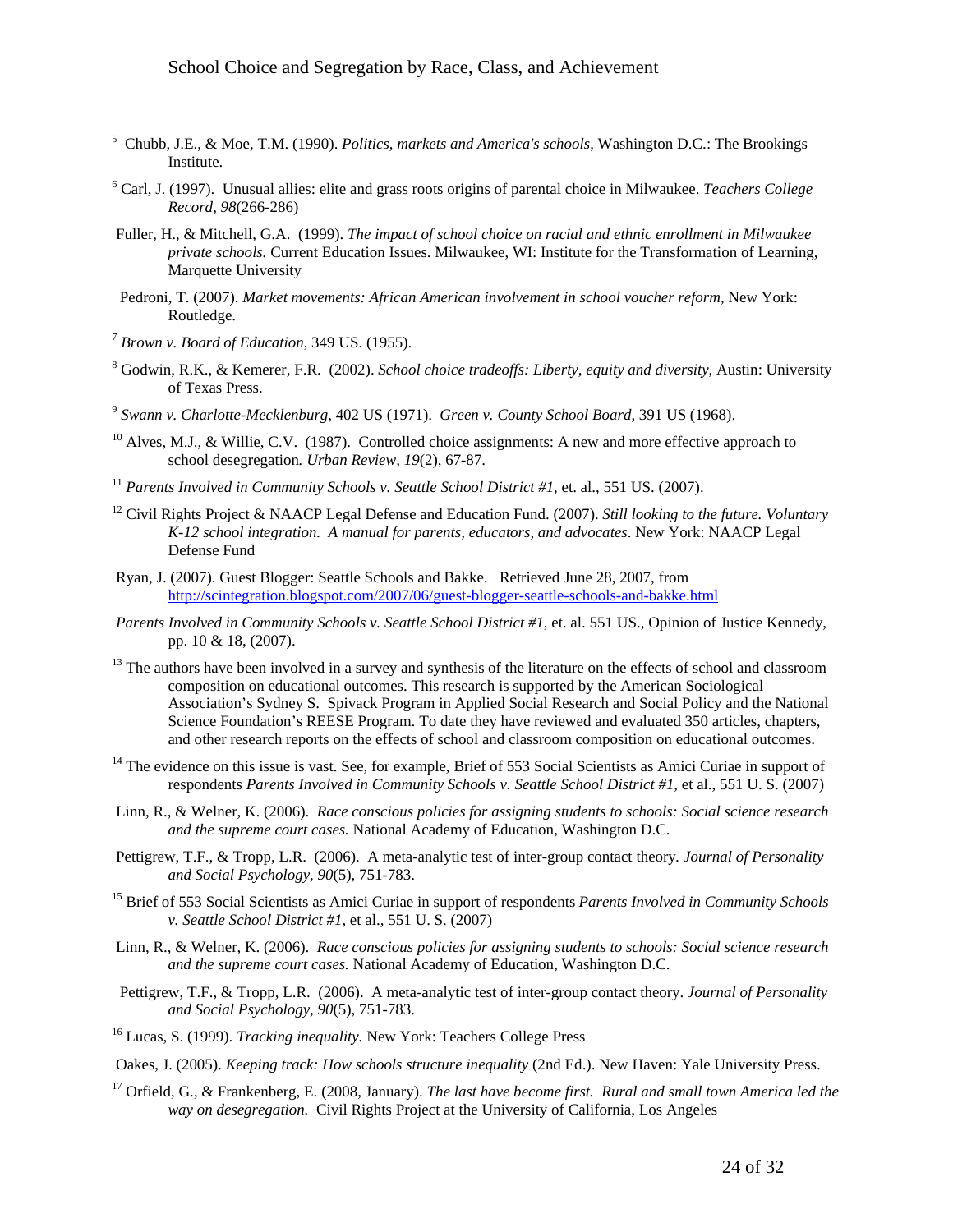Orfield, G., & Lee, C. (2002). The resurgence of school segregation*. Educational Leadership, 60*(4), 16-20. .

- $^{18}$  For example, with respect to measuring achievement growth in charter schools see Greene, J.P., et al. (2003). *Apples to apples: An evaluation of charter schools serving general student populations*. New York: Manhattan Institute for Policy Research
- Carnoy, M., et al. (2005). *The charter school dust-up: Examining the evidence on enrollment and achievement*, Washington D.C.: Economic Policy Institute
- for measuring the effects of private schools on segregation see, Greene, J.P. (2005). Choosing integration. In S. Janelle (Ed), *School choice and diversity. What the evidence says* (pp. 27-41). New York: Teachers College Press
- Yun, J., & Reardon, S. (2005). Private school racial enrollments and segregation.. In S. Janelle (Ed), *School choice and diversity. What the evidence says* (pp. 42-58). New York: Teachers College Press.
- 19 Omi, M., & Winant, H. (1994). *Racial formation in the United States.* New York: Routledge
- Snipp, C.M. (2003). Racial measurement in the American census: Past practices and implications for the future. *Annual Review of Sociology, 29*, 563-568.
- 20 Oakes, J. (2005). *Keeping track: How schools structure inequality* (2nd Ed.). New Haven: Yale University Press.
- $21$  The criteria for inclusion the authors employed were informed by standards of the discipline. See, for example, American Educational Research Association (2006). Standards for reporting on empirical social science research in AERA publications*. Educational Researcher, 36*(6), 33-40.
- 22 Orfield, G., & Lee, C. (2006). *Racial transformation and the changing nature of segregation*. Cambridge, MA. The Civil Rights Project at Harvard University
- Orfield, G., & Frankenberg, E. (2008, January). *The last have become first. Rural and small town America led the way on desegregation.* Los Angeles: Civil Rights Project at the University of California.
- <sup>23</sup> Orfield, G. (2005). Introduction. The southern dilemma: Losing Brown: Fearing Plessy. In J.C. Boger & G. Orfield (Eds*.), School resegregation: Must the south turn back?* (pp. 1-28). UNC Press: Chapel Hill.
- Orfield, G., & Lee, C. (2006). *Racial transformation and the changing nature of segregation*. Cambridge, MA. The Civil Rights Project at Harvard University.
- Swanson, C.A., 2004. Sketching a portrait of pubic high school graduation: Who graduates? Who doesn't? In G. Orfield (Ed). *Dropouts in America: Confronting the graduation rate crisis* (pp.13-40). Cambridge, MA: Harvard Education Press*.*
- 24 Dreier, P., Mollenkopft, J., & Swanstrom, T. (2004). *Place matters: Metropolitics for the 21st century*, Lawrence, KS: University Press of Kansas.
- Holme, J., & Wells, A.S. (2007). School choice beyond borders: Lessons for the reauthorization of NCLB from interdistrict desegregation and open enrollment plans. Forthcoming in R. Kahlberg (Ed). *Policy options and the reauthorization of NCLB.* Washington, DC: The Century Foundation.
- Orfield, G. (2005). Introduction. The southern dilemma: Losing Brown: Fearing Plessy. In J.C. Boger & G. Orfield (Eds.), *School resegregation: Must the south turn back?* (pp. 1-28). Chapel Hill: UNC Press.
- 25 NCES (2007). *Table 2. Number of public elementary and secondary schools, by school type, charter, magnet, Title I and Title I school wide status and state or jurisdiction: School year 2005-2006*. Retrieved October 4, 2007, from: http://nces.ed.gov/pubs2003/overview03/tables/table\_09.asp.
- <sup>26</sup> Meier, K. J., Stewart, J. J., & England, R. E. (1989). *Race, class, and education: The politics of second generation discrimination.* Madison, WI: University of Wisconsin Press.
- Wells, A. S., & Crain, R. L. (1994). Perpetuation theory and the long-term effects of school desegregation. *Review of Educational Research, 64,* 531–556.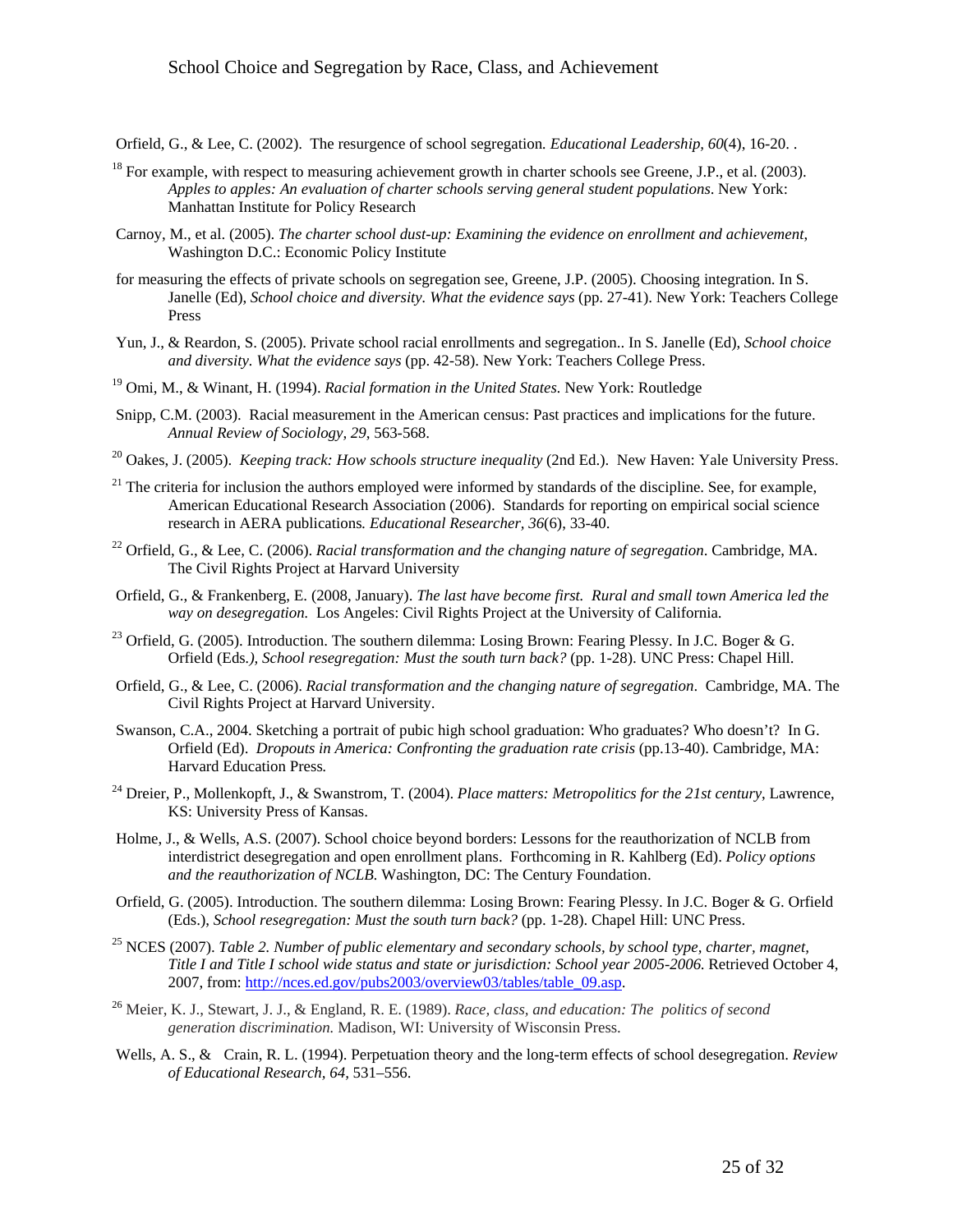- 27 West, K.C. (1994). A desegregation tool that backfired: Magnet schools and classroom segregation. *The Yale Law Journal, 103*(8), 2567-2592.
- 28 West, K.C. (1994). A desegregation tool that backfired: Magnet schools and classroom segregation. *The Yale Law Journal, 103*(8), 2567-2592.
- $^{29}$  This discussion of interdistrict choice plans draws heavily from a comprehensive study of both open enrollment and interdistrict desegregation plans conducted by Holme, J. & Wells, A.S. (2007). School choice beyond borders: Lessons for the reauthorization of NCLB from interdistrict desegregation and open enrollment plans. Forthcoming in R. Kahlberg (Ed). *Policy options and the reauthorization of NCLB.* Washington, DC: The Century Foundation.
- Also see Ni, Y. (2007). School choice and social stratification: An application of hierarchical linear models. Paper presented at the meeting of the American Educational Research Association. Chicago, IL April

and Ryan, J., & Heise, M. (2002). The Political economy of school choice*. Yale Law Journal*, 111(8), 2043-2136.

- 30 Ryan, J., & Heise, M. (2002). The political economy of school choice. *Yale Law Journal, 111*(8), 2043-2136
- Frankenberg, E., & Lee, C. (2003). *Charter schools and race: A lost opportunity for integrated education*. Cambridge: The Civil Rights Project at Harvard University.
- 31 Carnoy, M., et al. (2005). *The charter school dust-up: Examining the evidence on enrollment and achievement*. Washington D.C.: Economic Policy Institute.
- 32 Frankenberg, E., & Lee, C. (2003). *Charter schools and race: A lost opportunity for integrated education.* Cambridge: The Civil Rights Project at Harvard University.
- 33 Labbé, T. (2007, November 6). Church decides to convert 7 schools. *Washington Post*, B01.
- 34 Rotherman, A.J. (2006, April 7). Virtual schools, real innovation. *New York Times*, A27.
- 35 Corwin, R.G., & Flaherty, J. F. (Eds.), (1995). *Freedom and innovation in California's charter schools*. San Francisco: Far West Laboratory for Educational Research and Development.
- 36 General Accounting Office (2002). *School vouchers, characteristics of privately funded programs.* Washington D.C.: United States General Accounting Office.
- 37 Milwaukee Department of Public Instruction (2007). *Milwaukee parental choice program Facts and figures for 2006-2007*.
- 38 Dillon, S. (2007, June 22). Voucher use in Washington wins praise of parents. *The New York Times*. Retrieved March 6, 2008, from http://www.nytimes.com/2007/06/22/washington/22vouchers.html.
- <sup>39</sup> *Zelman v. Simms-Harris*, 536 US 639 (2002).
- $^{40}$  Harris, D.N., Herrington, C.D., & Albee, A. (2007). The future of vouchers: Lessons from the adoption, design, and court challenges of Florida's three voucher programs. *Educational Policy, 21*(1), 215-244.
- 41 Pyrah, J. (2007, November 7). Voters reject vouchers. *Daily Herald*, at w*ww.heraldextra.com/content/view/242560/3*
- 42 Reardon, S.F., & Yun, J.T. (2002). *Private school enrollments and segregation*. Cambridge, MA: Harvard Civil Rights Project.
- 43 Reardon, S.F., & Yun, J.T. (2002). *Private school enrollments and segregation*. Cambridge, MA: Harvard Civil Rights Project.
- 44 Stevens, M. (2001). *Kingdom of children: Culture and controversy in the homeschooling movement*. Princeton: Princeton University Press
- Apple, M. (2006). *Godly technology: Gender, culture, and the work of homeschooling*. Unpublished manuscript. University of Wisconsin, Madison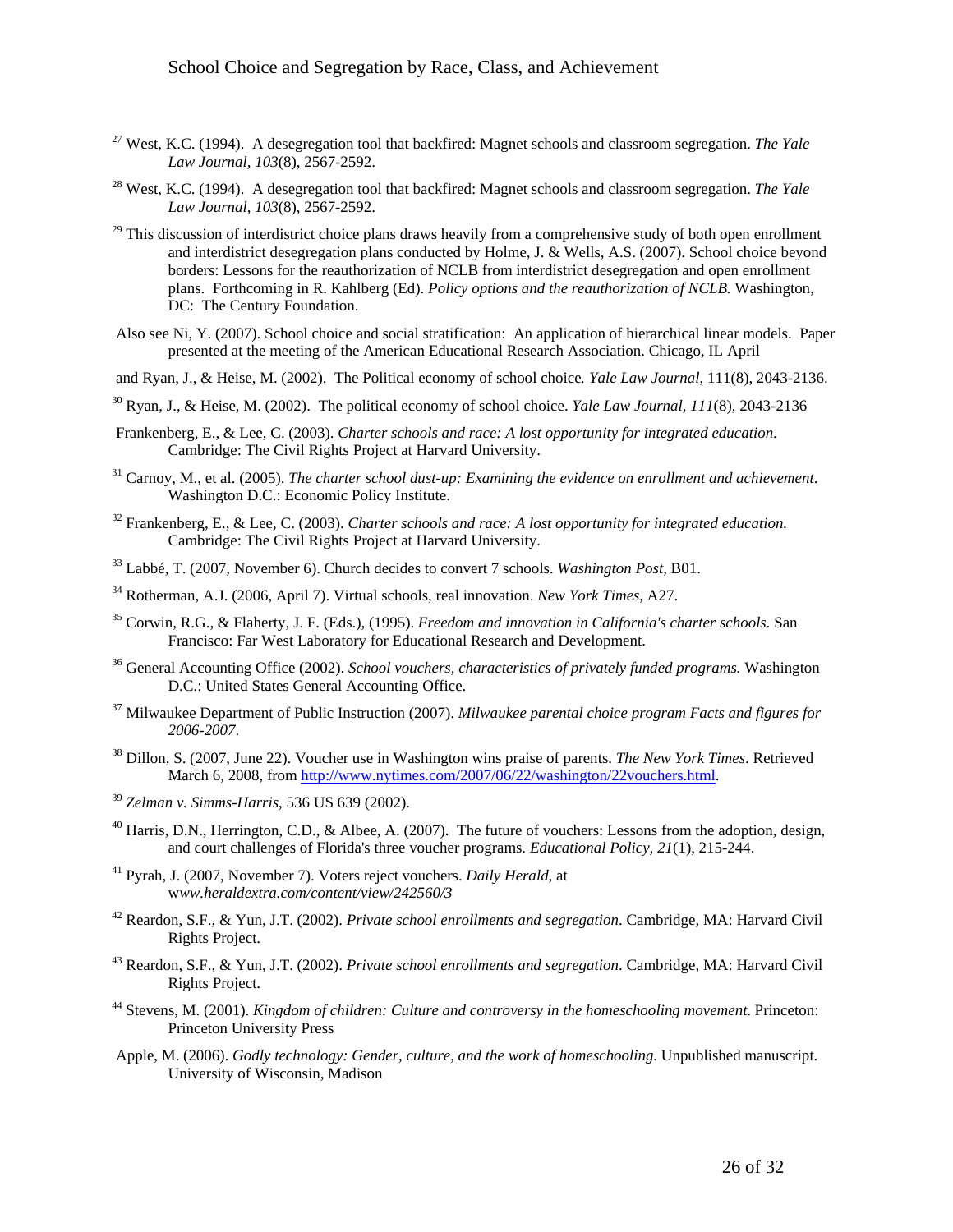- Roberts, S. (2007). Homeschooling. In S. Mathison & E.W. Ross (Eds.), *Battleground schools: An encyclopedia of conflict and controversy* (pp. 313-319). New York: Greenwood/Praeger
- Stevens, M. (2001). *Kingdom of children: Culture and controversy in the homeschooling movement*. Princeton: Princeton University Press.
- 45 Apple, M. (2006). *Godly technology: Gender, culture, and the work of homeschooling*. Unpublished manuscript. University of Wisconsin, Madison
- Stevens, M. (2001). *Kingdom of children: Culture and controversy in the homeschooling movement*. Princeton: Princeton University Press.
- 46 Belfield, C.R., & Levin, H.M. (2005). *Privatizing educational choice: Consequences for parents, schools, and public policy*. Boulder, London: Paradigm Publishers.
- 47 Roberts, S. (2007). *Homeschooling.* In S. Mathison and E.W. Ross (Eds.), *Battleground schools: An encyclopedia of conflict and controversy* (pp. 313-319)*.* New York: Greenwood/Praeger.
- 48 Rotherham, A.J. (2006, April 7). Virtual schools, real innovation. *New York Times*, A27*.*
- $49$  RPP International (2000). The state of charter schools 2000: Fourth year report, Washington DC. US Department of Education
- Carnoy, M., et al. (2005). *The charter school dust-up: Examining the evidence on enrollment and achievement*. Washington D.C.: Economic Policy Institute
- Cobb, C., & Glass, G. (1999). Ethnic segregation in Arizona charter schools. *Education Policy Analysis Archives, 7*(1). Retrieved from http://epaa.asu.edu/epaa/v7n1/
- Powers, J.M., 2008. Charter Schools, Conventional Public Schools, and School Segregation in California. Paper to be presented at the meeting of the American Sociological Association, New York, NY, August.
- 50 Bilfulco, R. and Ladd, H.F. (2007). School Choice, Racial Segregation, and Test Score Gaps: Evidence from North Carolina's Charter School Program. *Journal of Policy Analysis and Management, 26*(1): p. 31-56
- Rapp, K. and Eckes, S. (2007). Dispelling the Myth of "White Flight": An Examination of Minority Enrollment in Charter Schools. *Educational Policy, 21*(4): p. 615-661
- Renzulli, L.A. and Evans, L. (2005). School Choice, Charter Schools and White Flight*. Social Problems, 52*(3): p. 398-418
- Weiher, G.R. and Tedin, K. L. (2002). Does Choice Lead to Racially Distinctive Schools? Charter Schools and Household Preferences*. Journal of Policy Analysis and Management, 21*(1): 79-92
- Saporito, S. (2003). Private Choices, Public Consequences: Magnet School Choice and Segregation by Race and Poverty*. Social Problems, 50*(2): 181-203
- Booker, K., Zimmer, R., and Buddin, R. (2005) *The Effect of Charter Schools on School Peer Composition.* Santa Monica, CA: RAND Corporation.
- <sup>51</sup> Harris, D.N., Herrington, C.D., & Albee, A. (2007). The future of vouchers: Lessons from the adoption, design, and court challenges of Florida's three voucher programs. *Educational Policy, 21*(215)
- Fuller, H., et al. (1999). *The impact of school choice on racial and ethnic enrollment in Milwaukee private schools*. Milwaukee, WI: Institute for the Transformation of Learning, Marquette University.
- Carnoy, M., et al. (2005). *The charter school dust-up: Examining the evidence on enrollment and achievement*. Washington D.C.: Economic Policy Institute
- Hanauer, A. (2002, January). Cleveland school vouchers: Where the students go*. Policy Matters Ohio*. Retrieved March 6, 2008, from http://www.policymattersohio.org/pdf/WhereStudentsGo.pdf.
- 52 Hanauer, A. (2002, January). Cleveland school vouchers: Where the students go*. Policy Matters Ohio*. Retrieved March 6, 2008, from http://www.policymattersohio.org/pdf/WhereStudentsGo.pdf.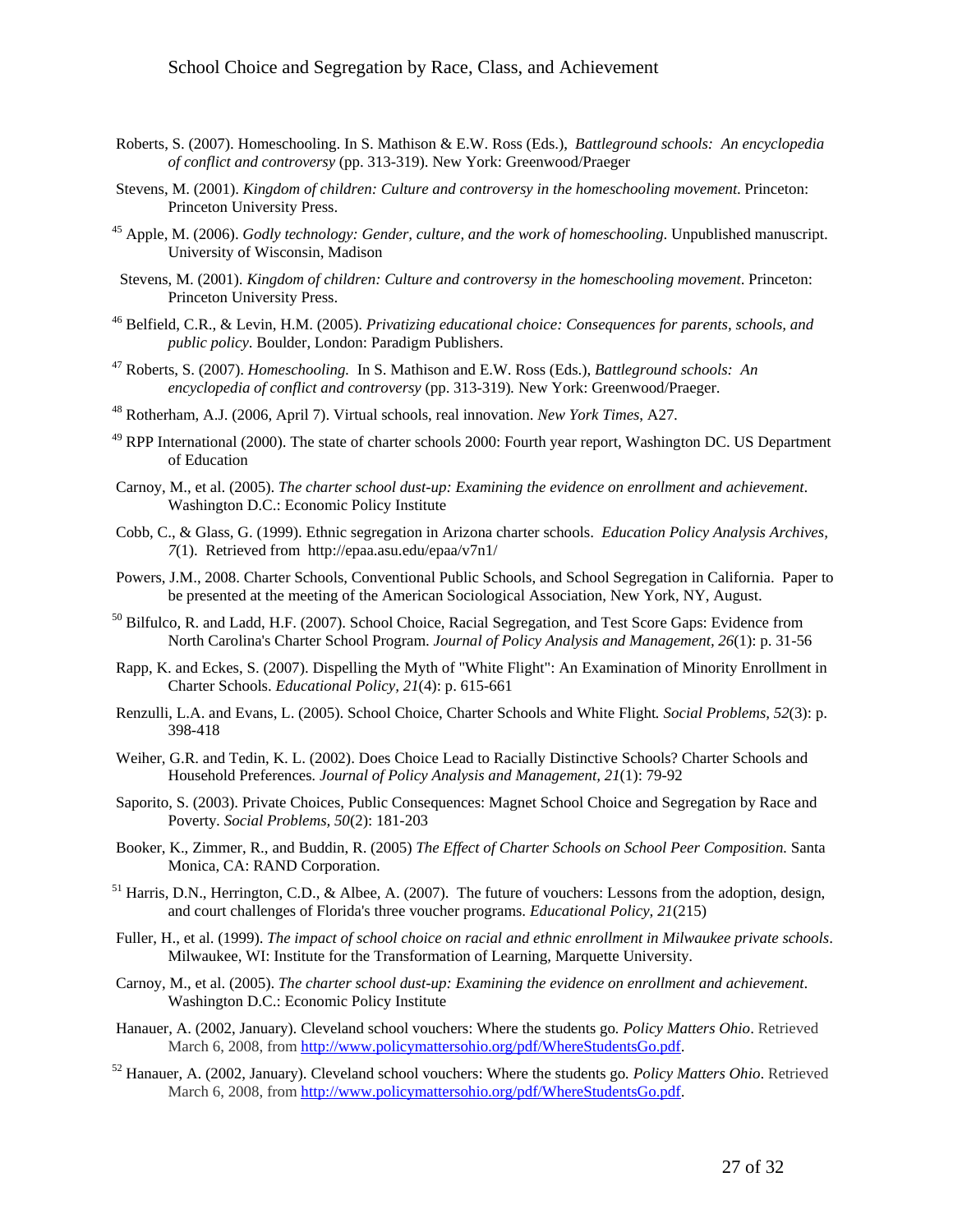- 53 Reardon, S.F., & Yun, J.T. (2002). *Private school enrollments and segregation*. Cambridge, MA. Harvard Civil Rights Project at Harvard University.
- 54 Princiotta, D., & Bielick, S. (2006). *Homeschooling in the United States: 2003 statistical analysis report.* Washington, D.C.:U.S. Department of Education: National Center for Educational Statistics. NCES 2006- 042.
- 55 Princiotta, D., & Bielick, S. (2006). *Homeschooling in the United States: 2003 statistical analysis report.* Washington, D.C.: U.S. Department of Education: National Center for Educational Statistics. NCES 2006- 042.
- 56 Sampson, Z.C. (2005). Home schools are becoming more popular among blacks. *New York Times*, A34.
- 57 Cooper, B., & Sureau, J. (2007). The politics of home schooling. *Educational Policy, 21*(1), 110-131.
- 58 Roberts, S. (2007). Homeschooling. In S. Mathison & E.W. Ross (Eds.), *Battleground schools: An encyclopedia of conflict and controversy* (pp. 313-319). New York: Greenwood/Praeger
- Apple, M. (2006). *Godly technology: Gender, culture, and the work of homeschooling*, Unpublished manuscript. University of Wisconsin, Madison
- Stevens, M. (2001). *Kingdom of children: Culture and controversy in the homeschooling movement*. Princeton: Princeton University Press.
- 59 Princiotta, D., & Bielick, S. (2006). *Homeschooling in the United States: 2003 statistical analysis report.* U.S. Department of Education: National Center for Educational Statistics. NCES 2006-042
- U.S. Department of Education (2004). *Issue brief: 1.1 million home schooled students in the United States in 2003*. Washington D.C.: Institute of Educational Sciences. NCES 2004-115
- 60 U.S. Department of Education (2004). *Issue brief: 1.1 million home schooled students in the United States in 2003*. Washington D.C.: Institute of Educational Sciences. NCES 2004-115
- <sup>61</sup> Rickles, J., & Ong, P. (2005). The integrating (and segregating) effect of charter, magnet, and traditional elementary schools: The case of five California metropolitan areas. *California Politics & Policy, 9*(1), 16- 38.
- 62 Harris, D.N. (2006). *Lost learning, forgotten promises: A national analysis of school racial segregation, student achievement and "controlled choice" plans*. Washington, D.C.: Center for American Progress
- $63$  Arcia, E. (2006). Comparison of the enrollment percentages of magnet and non-magnet schools in a large urban school district. *Education Policy Analysis Archives, 14*(33).
- 64 Mickelson, R.A., & Southworth, S. (2005). When opting out is not a choice: Implications for NCLB's transfer option from Charlotte, North Carolina. *Equity and Excellence in Education, 38*, 249-263
- Smrekar, C., & Gamoran, A. (2007, April). Expanded (or exclusive) magnet school policy: Issues of equity and diversity in Nashville, TN. Paper presented at the meeting of the American Educational Research Association. San Francisco, CA.
- $<sup>65</sup>$  Holme, J.J., & Wells, A.S. (2007). School choice beyond borders: Lessons for the reauthorization of NCLB from</sup> interdistrict desegregation and open enrollment plans. Forthcoming in R. Kahlberg (Ed). *Policy options and the reauthorization of NCLB.* Washington, DC: The Century Foundation.
- <sup>66</sup> Holme, J.J., & Wells, A.S. (2007). School choice beyond borders: Lessons for the reauthorization of NCLB from interdistrict desegregation and Open Enrollment Plans. Forthcoming in R. Kahlberg (Ed). *Policy options and the reauthorization of NCLB.* Washington, DC: The Century Foundation
- Ryan, J., & Heise, M. (2002). The political economy of school choice*. Yale Law Journal, 111*(8), 2043-2136
- Dreier, P., Mollenkopft, J., & Swanstrom, T. (2004). *Place matters: Metropolitics for the 21st century*. Lawrence, KS: University Press of Kansas.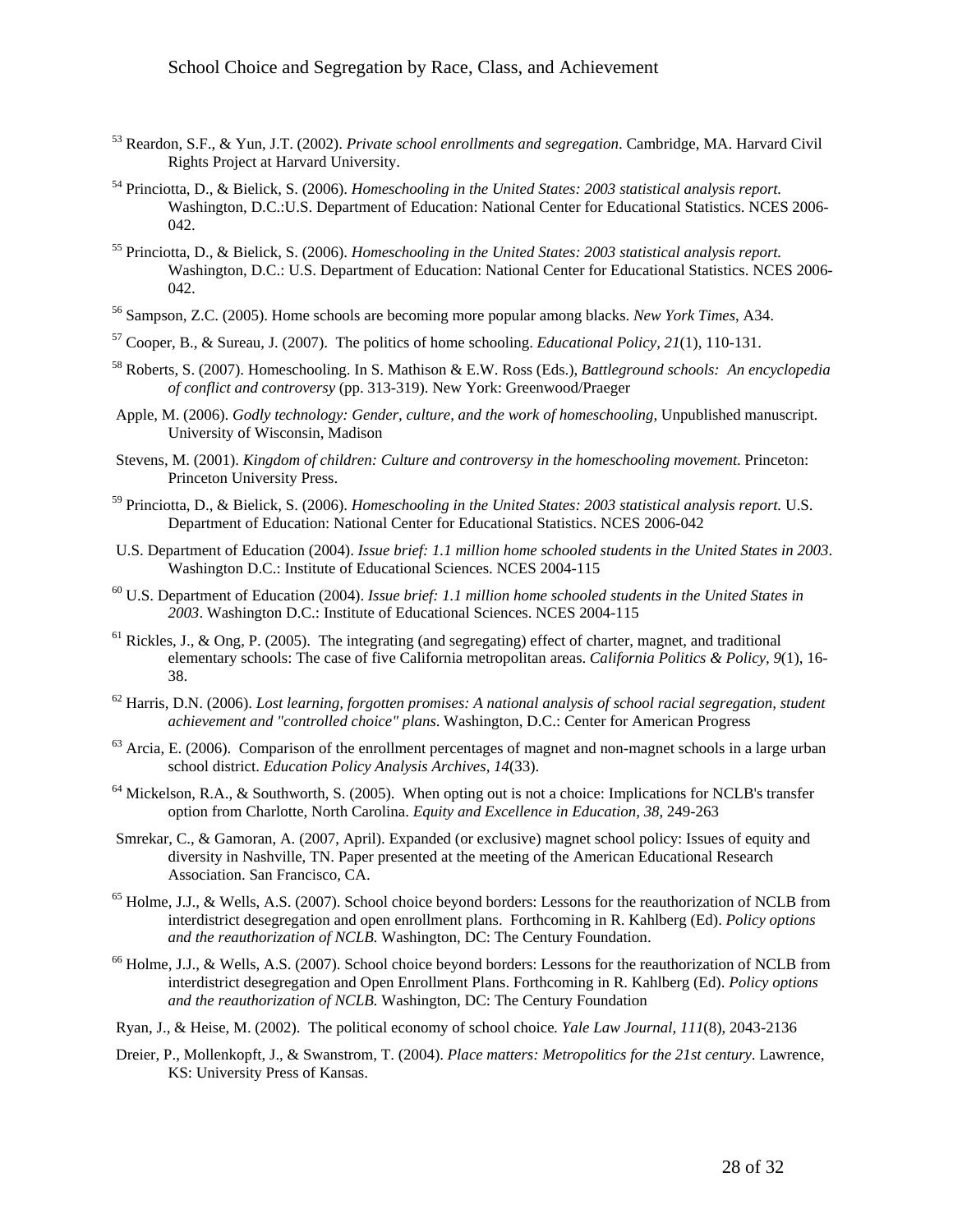- 67 Wells, A.S., & Crain, R. (1997). *Stepping over the color line: African American students in white suburban schools*. New Haven: Yale University Press.
- 68 Massachusetts Department of Education. *Metco program*. Retrieved November 28, 2007, from http://www.doe.mass.edu/metco.
- 69 Holme, J.J., & Wells, A.S. (2007). School choice beyond borders: Lessons for the reauthorization of NCLB from interdistrict desegregation and open enrollment plans. Forthcoming in R. Kahlberg (Ed). *Policy options and the reauthorization of NCLB.* Washington, DC: The Century Foundation
- Ryan, J., & Heise, M. (2002). The political economy of school choice*. Yale Law Journal, 111*(8), 2043-2136.
- 70 Rossell, C. (2003). The desegregation efficiency of magnet schools. *Urban Affairs Review, 38*(5), 697-725
- also see, Betts, J.R., et al. (2006). *Does school choice work? Effects on integration and achievement*. San Francisco: Public Policy Institute of California
- Smrekar, C. (2000). Magnet schools and the pursuit of racial balance. *Education and Urban Society, 33*(1), 17-35.
- 71 Rossell, C. (2003). The desegregation efficiency of magnet schools*. Urban Affairs Review, 38*(5), 697-725.
- $72$  Saporito, S. (2003). Private choices, public consequences: Magnet school choice and segregation by race and poverty. *Social Problems, 50*(2), 181-203.
- 73 Archibald, D.A. (2004). School choice, magnet schools, and the liberation model: An empirical study. *Sociology of Education, 77*(4), 283-310.
- 74 Frankenberg, E., & Lee, C. (2003). *Charter schools and race: A lost opportunity for integrated education.* Cambridge: The Civil Rights Project at Harvard University
- Powers, J.M., (2008). Charter Schools, Conventional Public Schools, and School Segregation in California. Paper to be presented at the meeting of the American Sociological Association, New York, NY, August.
- 75 Carnoy, M., et al. (2005). *The charter school dust-up: Examining the evidence on enrollment and achievement*. Washington D.C.: Economic Policy Institute.
- 76 NCES (2001). *Characteristics of the 100 largest public elementary and secondary school districts in the United States 2000-2001*. Retrieved March 6, 2008, from http://nces.ed.gov/pubs2002/100\_largest/methodology.asp.
- 77 Carnoy, M., et al. (2005). *The charter school dust-up: Examining the evidence on enrollment and achievement*. Washington D.C.: Economic Policy Institute.
- 78 Frankenberg, E., & Lee, C. (2003). *Charter schools and race: A lost opportunity for integrated education.* Cambridge: The Civil Rights Project at Harvard University.
- 79 Cobb, C., & Glass, G. (1999). Ethnic segregation in Arizona charter schools*. Education Policy Analysis Archives, 7*(1).
- $80$  Rapp, K., & Eckes, S. (2007). Dispelling the myth of "white flight": An examination of minority enrollment in charter schools. *Educational Policy, 21*(4), 615-661.
- <sup>81</sup> Jeanne Powers examined the results from 14 years of charter school reforms in California. She found charter schools did not ameliorate racial segregation in public education and may have exacerbated existing patterns of school segregation. Powers, J.M. (2008). Charter Schools, Conventional Public Schools, and School Segregation in California. Paper to be presented at the meeting of the American Sociological Association, New York, NY, August.
- 82 Carnoy, M., et al. (2005). *The charter school dust-up: Examining the evidence on enrollment and achievement*. Washington D.C.: Economic Policy Institute.
- 83 Witte, J.F. (1998). The Milwaukee voucher experiment*. Educational Evaluation and Policy Analysis, 20*(4), 229- 251.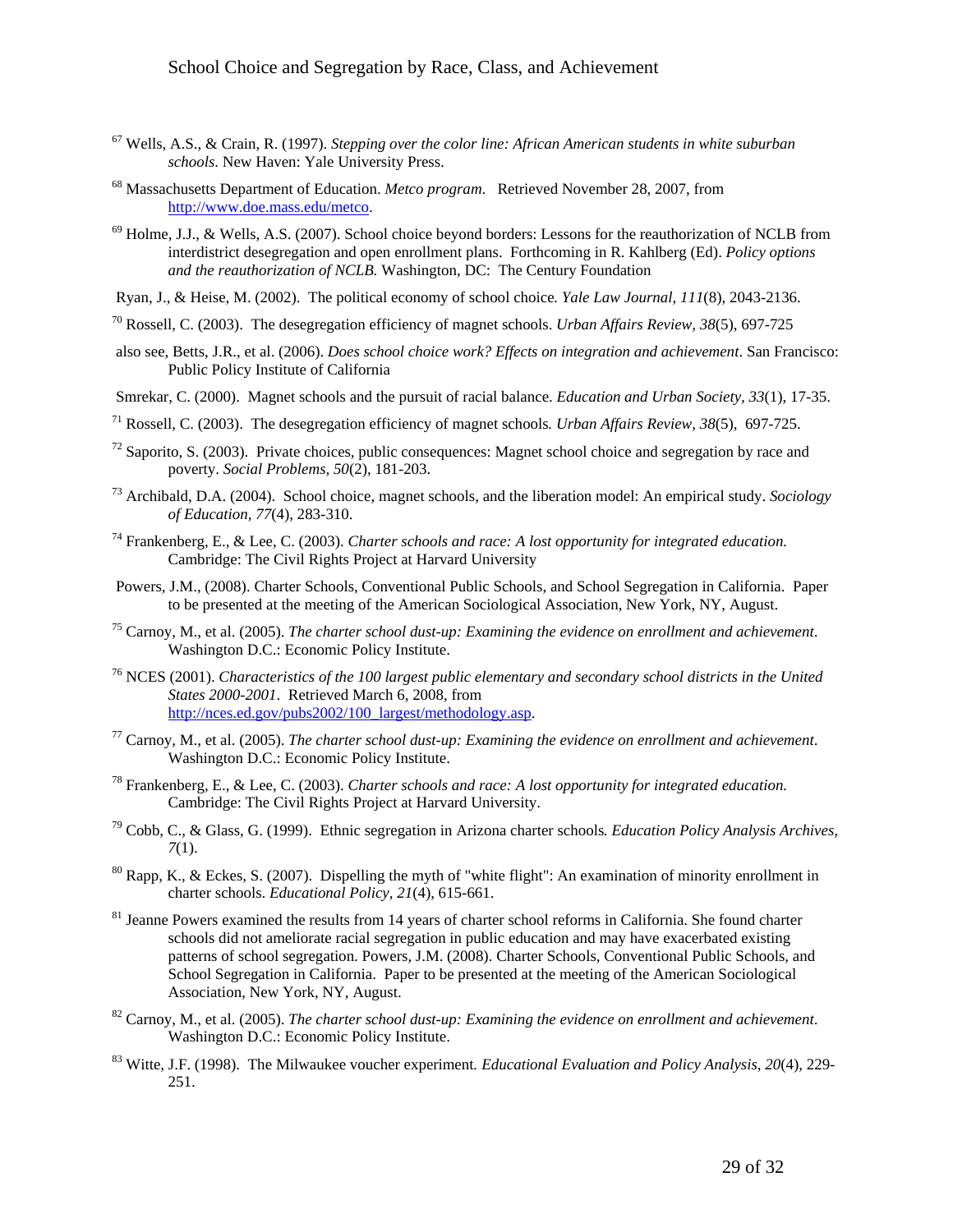- $84$  Campbell, D.E., West, M.R., & Peterson, P.E. (2005). Participation in a national, means tested voucher program. *Journal of Policy Analysis and Management, 24*(3), 523-541.
- 85 Reardon, S.F., & Yun, J.T. (2002). *Private school enrollments and segregation*, Cambridge, MA. Harvard Civil Rights Project at Harvard University.
- 86 Witte, J.F. (2000). *The market approach to education: An analysis of America's first voucher program*. Princeton: Princeton University Press.
- 87 Forster, G. (2006, October). *Freedom from racial barriers: The empirical evidence on vouchers and segregation*. Indianapolis: Milton and Rose D. Friedman Foundation
- 88 Zimmer, R., & Bettinger, E.P. (2008). Beyond the Rhetoric: Surveying the Evidence on Vouchers and Tax Credits. In H.F. Ladd, & E.B. Fiske (Eds.), Handbook of Research in Education Finance and Policy. New York: Routledge. .
- 89 Fuller, H., et al. (1999). *The impact of school choice on racial and ethnic enrollment in Milwaukee private schools*. Milwaukee, WI: Institute for the Transformation of Learning, Marquette University.
- <sup>90</sup> The section of the chapter on private schools draws heavily from Sean Reardon and John Yun's comprehensive report on private school racial enrollments and segregation. Reardon, S., & Yun, J. (2002). *Private school enrollments and segregation.* Harvard Civil Rights Project: Cambridge, MA. Their report used primary data from the 2000 Common Core of Data, the 1997-98 Private School Survey, the October Current Population Survey from 1998-2000, and the 1990 School District Data Book. Jay P. Greene disputes their findings that private schools are more segregated than public ones because he believes their comparison of segregation in public and private schools is conceptually flawed in several ways (Greene, Jay P. (2005). Choosing integration. In Janelle Scott (Ed), *School choice and diversity. What the evidence says* (pp. 27- 41). New York: Teachers College Press. The authors of this chapter find Reardon and Yun's approach to estimating comparative levels of segregation in public and private schools to be conceptually and methodologically superior to the one proposed by Greene.
- 91 Reardon, S.F., & Yun, J.T. (2002). *Private school enrollments and segregation*. Cambridge, MA. Harvard Civil Rights Project
- 92 Reardon, S.F., & Yun, J.T. (2002). *Private school enrollments and segregation*. Cambridge, MA. Harvard Civil Rights Project
- 93 Roberts, S. (2007). Homeschooling*.* In S. Mathison & E.W. Ross (Eds.), *Battleground schools: An encyclopedia of conflict and controversy* (pp. 313-319)*.* New York: Greenwood/Praeger
- Levin, H.M., & Belfield, C.R. (2003). The marketplace in education*. Review of Research in Education, 27*, 183- 219
- Apple, M. (2006). *Godly technology: Gender, culture, and the work of home schooling*. Unpublished manuscript. University of Wisconsin, Madison.
- 94 Sampson, Z.C. (2005). Home schools are becoming more popular among blacks. *New York Times*, *A34*
- <sup>95</sup> Public Law 94-142 (1975). Education for All Handicapped Children Act. Nov. 29
- 96 Lucas, S. (1999). *Tracking inequality*. New York: Teachers College Press
- Wells, A.S., & Holme, J.J. (2005). No accountability for diversity: Standardized tests and the demise of racially mixed schools. In J.C. Boger & G. Orfield (Eds.). *School resegregation: Must the south turn back?* (pp. 187-211). University of North Carolina Press: Chapel Hill
- Oakes, J. (2005). *Keeping track: How schools structure inequality* (2nd Ed.). New Haven: Yale University Press
- Welner, K. (2001). *Legal rights, local wrongs: When community control collides with educational equity*. Albany: University of New York Press.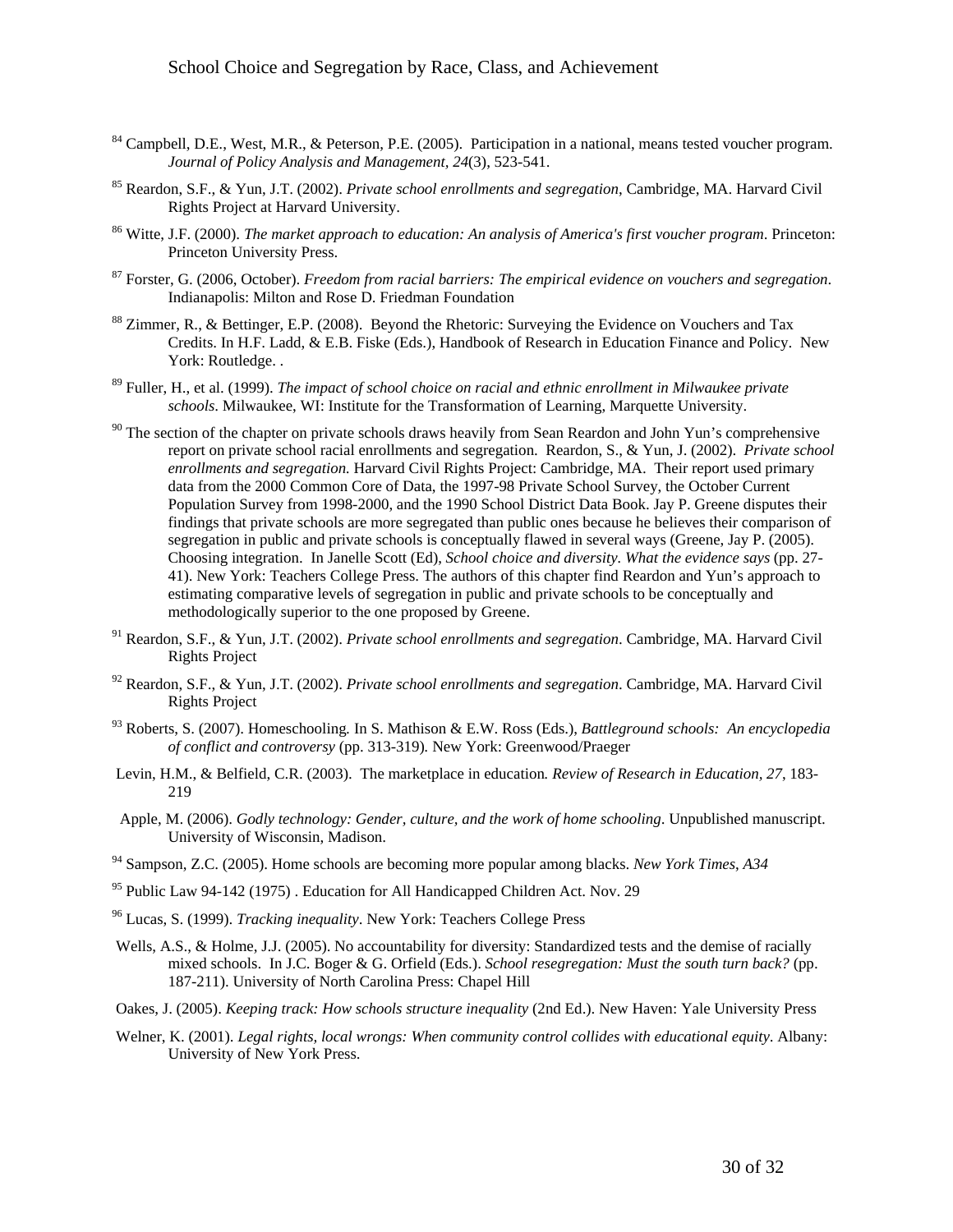- $97$  Welner, K., & Howe, K. (2005). Steering toward separation: The policy and legal implications of "counseling" special education students away from choice schools. In J. Scott (Ed.), *School choice and student diversity: What the evidence says* (pp. 93-111). New York: Teachers College Press.
- 98 Center for Education Reform (2007). *Annual survey of America's charter schools*. Retrieved October 1, 2007, from http://www.edreform.com/\_upload/cer\_charter\_survey.pdf.
- 99 McLaughlin, D.H., & Broughman, S. (1997). *Private schools in the United States: A statistical profile, 1993-94*. Washington, D.C.: U.S. Government Printing Office.
- $100$  Welner, K., & Howe, K. (2005). Steering toward separation: The policy and legal implications of "counseling" special education students away from choice schools. In J. Scott (Ed.), *School choice and student diversity: What the evidence says* (pp. 93-111). New York: Teachers College Press.
- 101 Miron, G., et al. (2002). *Strengthening Pennsylvania's charter school reform: Findings from the statewide evaluation and discussion of relevant policy issues*. Kalamazoo, MI: The Evaluation Center.
- <sup>102</sup> U.S. Department of Education (1998, November). *Charter schools and students with disabilities: Review of existing data*. Washington, DC: Office of Educational Research and Improvement. U.S. Department of Education.
- 103 RPP International (2000). *The state of charter schools 2000: Fourth year report*. Washington DC: US Department of Education.
- 104 Miron, G., & Nelson, C. (2002). *What's public about charter schools?* Thousand Oaks, CA: Corwin Press.
- $105$  Welner, K., & Howe, K. (2005). Steering toward separation: The policy and legal implications of "counseling" special education students away from choice schools. In J. Scott (Ed.), *School choice and student diversity: What the evidence says* (pp. 93-111). New York: Teachers College Press.
- <sup>106</sup> Welner, K., & Howe, K. (2005). Steering toward separation: The policy and legal implications of "counseling" special education students away from choice schools. In J. Scott (Ed.), *School choice and student diversity: What the evidence says* (pp. 93-111). New York: Teachers College Press.
- 107 Lacireno-Paquet, N. (2004). *Policy regimes and markets: The impact of state policies on charter schools' service to disadvantaged students*. Columbia University: Doctoral Dissertation.
- 108 Lacireno-Paquet, N. (2004). *Policy regimes and markets: The impact of state policies on charter schools' service to disadvantaged students*. Columbia University: Doctoral Dissertation.
- 109 Miron, G., & Nelson, C. (2002). *What's public about charter schools?* Thousand Oaks, CA: Corwin Press.
- 110 Cullen, J.B., & Rivkin, S.G. (2001). *The role of special education in school choice. Presented at the annual meetings of the NBER Economics of School Choice Conference*.
- 111 Hanauer, A. (2002, January). *Cleveland school vouchers: Where the students go. A report from Policy Matters Ohio.* Retrieved March 6, 2008, from http://www.policymattersohio.org/pdf/WhereStudentsGo.pdf.
- 112 Powers, J.M., & Cookson, P.W., Jr. (1999). The Politics of school choice research: Fact, fiction and statistics*. Education Policy, 13*(1), 104-123.
- Levin, H.M. (1998). Educational vouchers: Effectiveness, choice, and costs. *Journal of Policy Analysis and Management, 17*(3), 373-392.
- 113 Corwin, R. (2007). School choice. In S. Mathison & E.W. Ross (Eds.), *Battleground schools: An encyclopedia of conflict and controversy*
- Corwin, R. G. & J. F. Flaherty (Eds.), (1995). *Freedom and innovation in California's charter schools*. San Francisco, CA: Far West Laboratory for Educational Research and Development.
- $114$  Fuller, B., et al. (2003). Charter schools and inequality: National disparities in funding, teacher quality and student support. *PACE Working Paper 03-2*. University of California, Berkeley